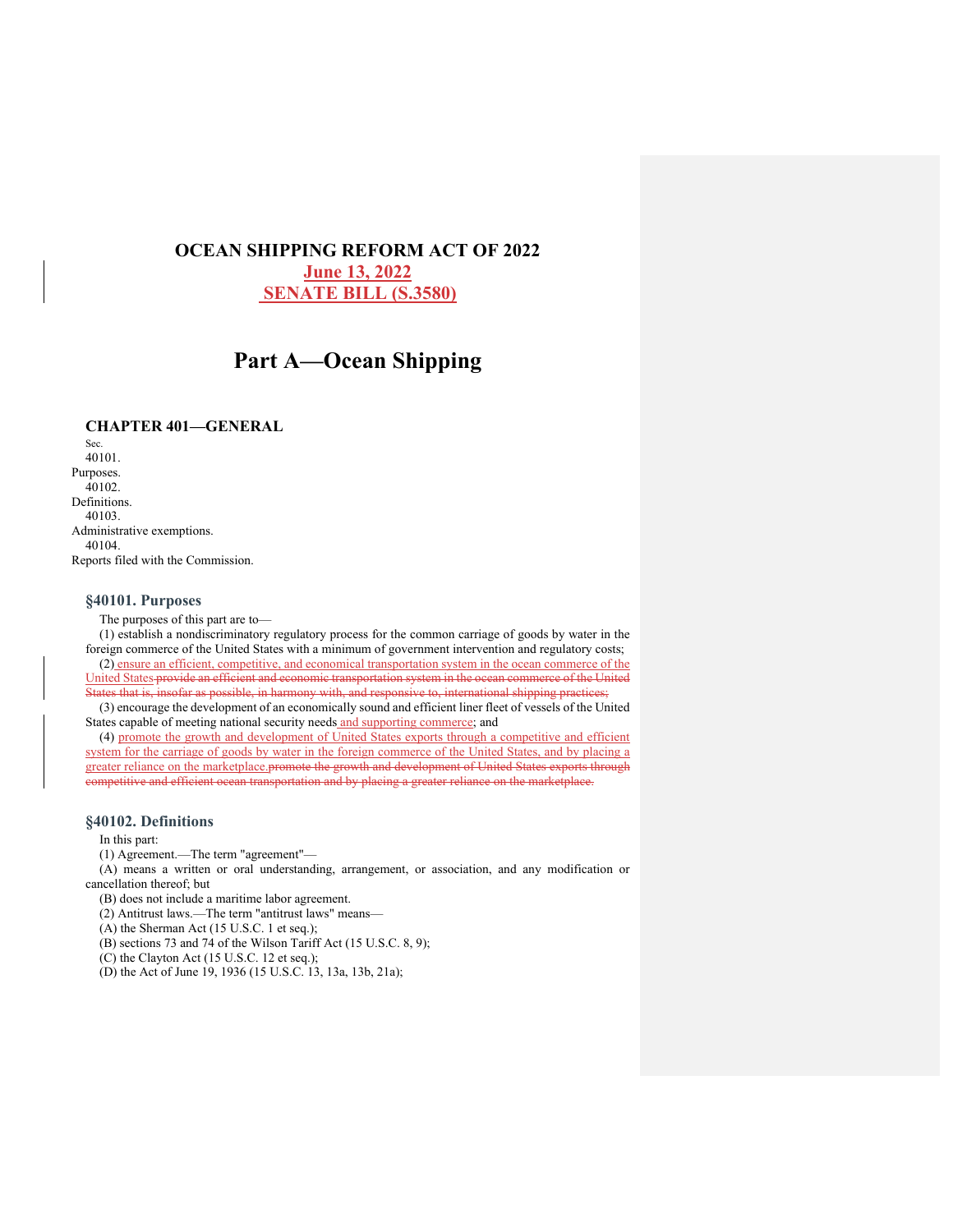(E) the Federal Trade Commission Act (15 U.S.C. 41 et seq.);

(F) the Antitrust Civil Process Act (15 U.S.C. 1311 et seq.); and

(G) Acts supplementary to those Acts.

(3) Assessment agreement.—The term "assessment agreement" means an agreement, whether part of a collective bargaining agreement or negotiated separately, to the extent the agreement provides for the funding of collectively bargained fringe-benefit obligations on other than a uniform worker-hour basis, regardless of the cargo handled or type of vessel or equipment used.

(4) Bulk cargo.—The term "bulk cargo" means cargo that is loaded and carried in bulk without mark or count.

(5) Certain covered services.—For purposes of sections 41105 and 41307, the term "certain covered services" means, with respect to a vessel—

(A) the berthing or bunkering of the vessel;

(B) the loading or unloading of cargo to or from the vessel to or from a point on a wharf or terminal;

(C) the positioning, removal, or replacement of buoys related to the movement of the vessel; and

(D) with respect to injunctive relief under section 41307, towing vessel services provided to such a vessel.

(6) Chemical parcel-tanker.—The term "chemical parcel-tanker" means a vessel that has—

(A) a cargo-carrying capability consisting of individual cargo tanks for bulk chemicals that—

(i) are a permanent part of the vessel; and

(ii) have segregation capability with piping systems to permit simultaneous carriage of several bulk chemical cargoes with minimum risk of cross-contamination; and

(B) a valid certificate of fitness under the International Maritime Organization Code for the Construction and Equipment of Ships Carrying Dangerous Chemicals in Bulk.

(7) Common carrier.—The term "common carrier"—

(A) means a person that—

(i) holds itself out to the general public to provide transportation by water of passengers or cargo between the United States and a foreign country for compensation;

(ii) assumes responsibility for the transportation from the port or point of receipt to the port or point of destination; and

(iii) uses, for all or part of that transportation, a vessel operating on the high seas or the Great Lakes between a port in the United States and a port in a foreign country; but

(B) does not include a carrier engaged in ocean transportation by ferry boat, ocean tramp, or chemical parcel-tanker, or by vessel when primarily engaged in the carriage of perishable agricultural commodities—

(i) if the carrier and the owner of those commodities are wholly-owned, directly or indirectly, by a person primarily engaged in the marketing and distribution of those commodities; and

(ii) only with respect to the carriage of those commodities.

(8) Conference.—The term "conference"—

(A) means an association of ocean common carriers permitted, pursuant to an approved or effective agreement, to engage in concerted activity and to use a common tariff; but

(B) does not include a joint service, consortium, pooling, sailing, or transshipment agreement.

(9) Controlled carrier.—The term "controlled carrier" means an ocean common carrier that is, or whose operating assets are, directly or indirectly, owned or controlled by a government, with ownership or control by a government being deemed to exist for a carrier if—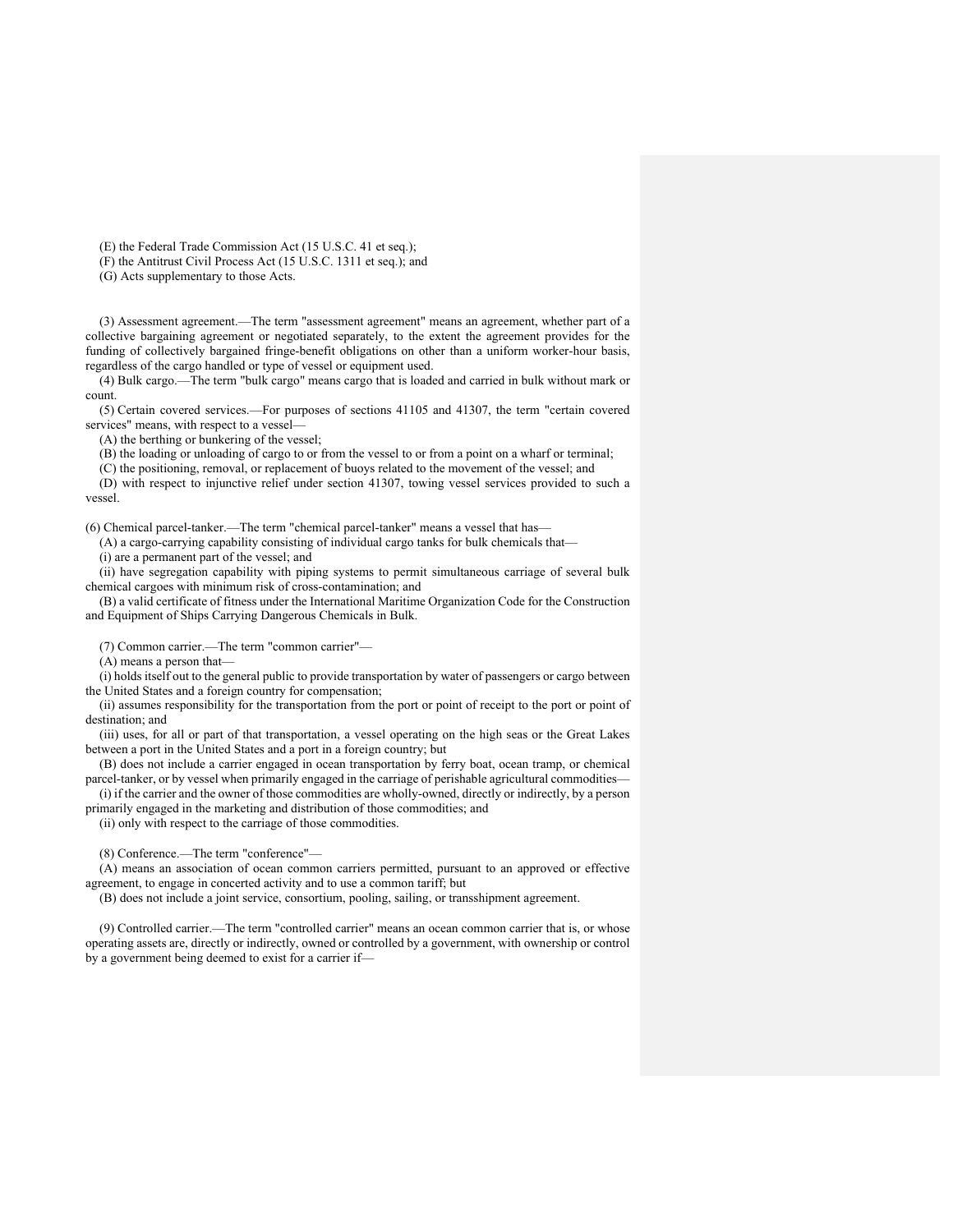(A) a majority of the interest in the carrier is owned or controlled in any manner by that government, an agency of that government, or a public or private person controlled by that government; or

(B) that government has the right to appoint or disapprove the appointment of a majority of the directors, the chief operating officer, or the chief executive officer of the carrier.

(10) Deferred rebate.—The term "deferred rebate" means a return by a common carrier of any freight money to a shipper, where the return is—

(A) consideration for the shipper giving all or any portion of its shipments to that or any other common carrier over a fixed period of time;

(B) deferred beyond the completion of the service for which it was paid; and

(C) made only if the shipper has agreed to make a further shipment with that or any other common carrier.

(11) Forest products.—The term "forest products" includes lumber in bundles, rough timber, ties, poles, piling, laminated beams, bundled siding, bundled plywood, bundled core stock or veneers, bundled particle or fiber boards, bundled hardwood, wood pulp in rolls, wood pulp in unitized bales, and paper and paper board in rolls or in pallet or skid-sized sheets.

(12) Inland division.—The term "inland division" means the amount paid by a common carrier to an inland carrier for the inland portion of through transportation offered to the public by the common carrier.

(13) Inland portion.—The term "inland portion" means the charge to the public by a common carrier for the non-ocean portion of through transportation.

(14) Loyalty contract.—The term "loyalty contract" means a contract with an ocean common carrier or agreement providing for—

(A) a shipper to obtain lower rates by committing all or a fixed portion of its cargo to that carrier or agreement; and

(B) a deferred rebate arrangement.

(15) Marine terminal operator.—The term "marine terminal operator" means a person engaged in the United States in the business of providing wharfage, dock, warehouse, or other terminal facilities in connection with a common carrier, or in connection with a common carrier and a water carrier subject to subchapter II of chapter 135 of title 49.

(16) Maritime labor agreement.—The term "maritime labor agreement"—

(A) means—

(i) a collective bargaining agreement between an employer subject to this part, or a group of such employers, and a labor organization representing employees in the maritime or stevedoring industry;

(ii) an agreement preparatory to such a collective bargaining agreement among members of a multiemployer bargaining group; or

(iii) an agreement specifically implementing provisions of such a collective bargaining agreement or providing for the formation, financing, or administration of a multi-employer bargaining group; but

(B) does not include an assessment agreement.

(17) Non-vessel-operating common carrier.—The term "non-vessel-operating common carrier" means a common carrier that—

(A) does not operate the vessels by which the ocean transportation is provided; and

(B) is a shipper in its relationship with an ocean common carrier.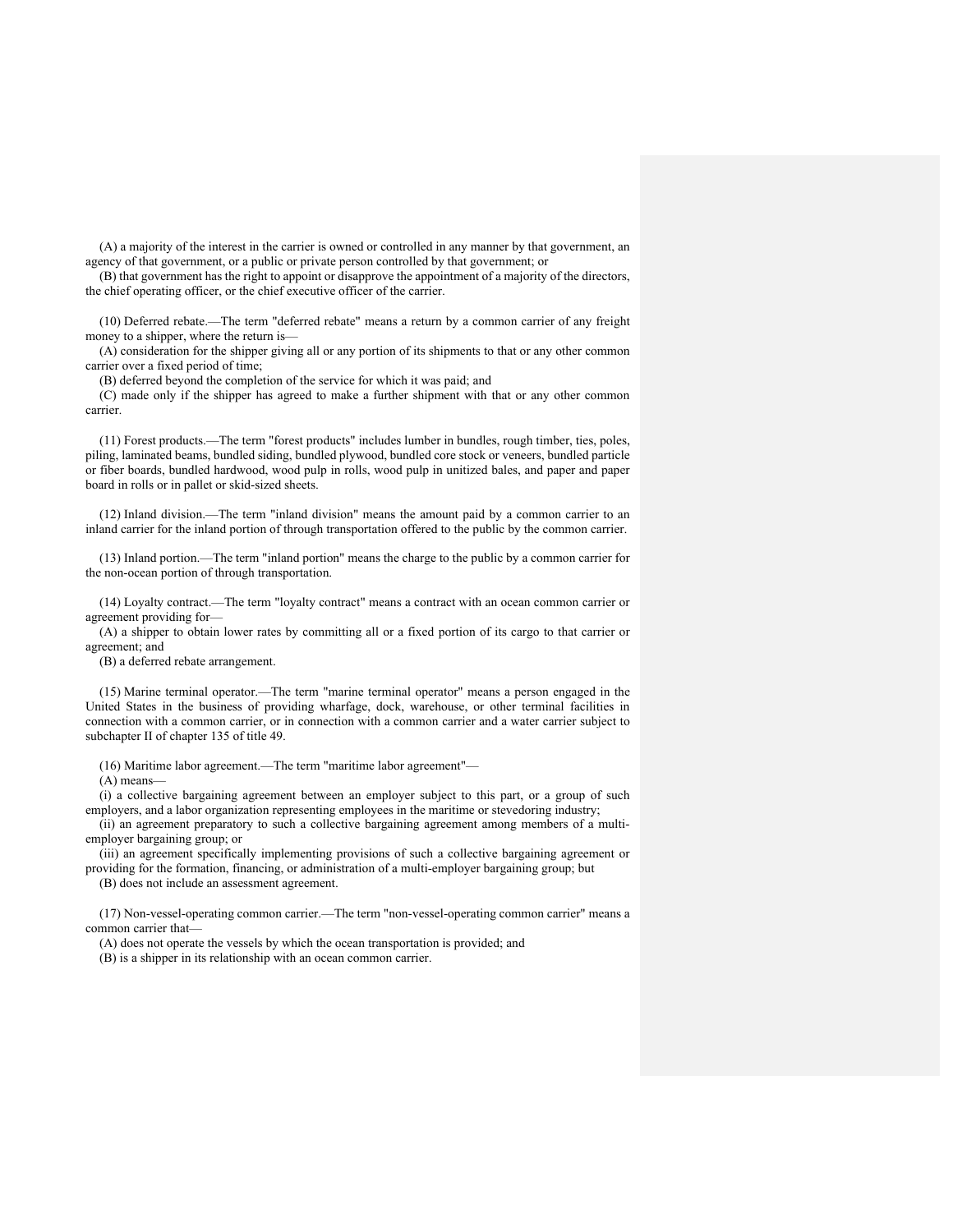(18) Ocean common carrier.—The term "ocean common carrier" means a vessel-operating common carrier.

(19) Ocean freight forwarder.—The term "ocean freight forwarder" means a person that—

(A) in the United States, dispatches shipments from the United States via a common carrier and books or otherwise arranges space for those shipments on behalf of shippers; and

(B) processes the documentation or performs related activities incident to those shipments.

(20) Ocean transportation intermediary.—The term "ocean transportation intermediary" means an ocean freight forwarder or a non-vessel-operating common carrier.

(21) Service contract.—The term "service contract" means a written contract, other than a bill of lading or receipt, between one or more shippers, on the one hand, and an individual ocean common carrier or an agreement between or among ocean common carriers, on the other, in which—

(A) the shipper or shippers commit to providing a certain volume or portion of cargo over a fixed time period; and

(B) the ocean common carrier or the agreement commits to a certain rate or rate schedule and a defined service level, such as assured space, transit time, port rotation, or similar service features.

(22) Shipment.—The term "shipment" means all of the cargo carried under the terms of a single bill of lading.

(23) Shipper.—The term "shipper" means—

(A) a cargo owner;

(B) the person for whose account the ocean transportation of cargo is provided;

(C) the person to whom delivery is to be made;

(D) a shippers' association; or

(E) a non-vessel-operating common carrier that accepts responsibility for payment of all charges applicable under the tariff or service contract.

(24) Shippers' association.—The term "shippers' association" means a group of shippers that consolidates or distributes freight on a nonprofit basis for the members of the group to obtain carload, truckload, or other volume rates or service contracts.

(25) Through rate.—The term "through rate" means the single amount charged by a common carrier in connection with through transportation.

(26) Through transportation.—The term "through transportation" means continuous transportation between origin and destination for which a through rate is assessed and which is offered or performed by one or more carriers, at least one of which is a common carrier, between a United States port or point and a foreign port or point.

# **§40103. Administrative exemptions**

(a) In General.—The Federal Maritime Commission, on application or its own motion, may by order or regulation exempt for the future any class of agreements between persons subject to this part or any specified activity of those persons from any requirement of this part if the Commission finds that the exemption will not result in substantial reduction in competition or be detrimental to commerce. The Commission may attach conditions to an exemption and may, by order, revoke an exemption.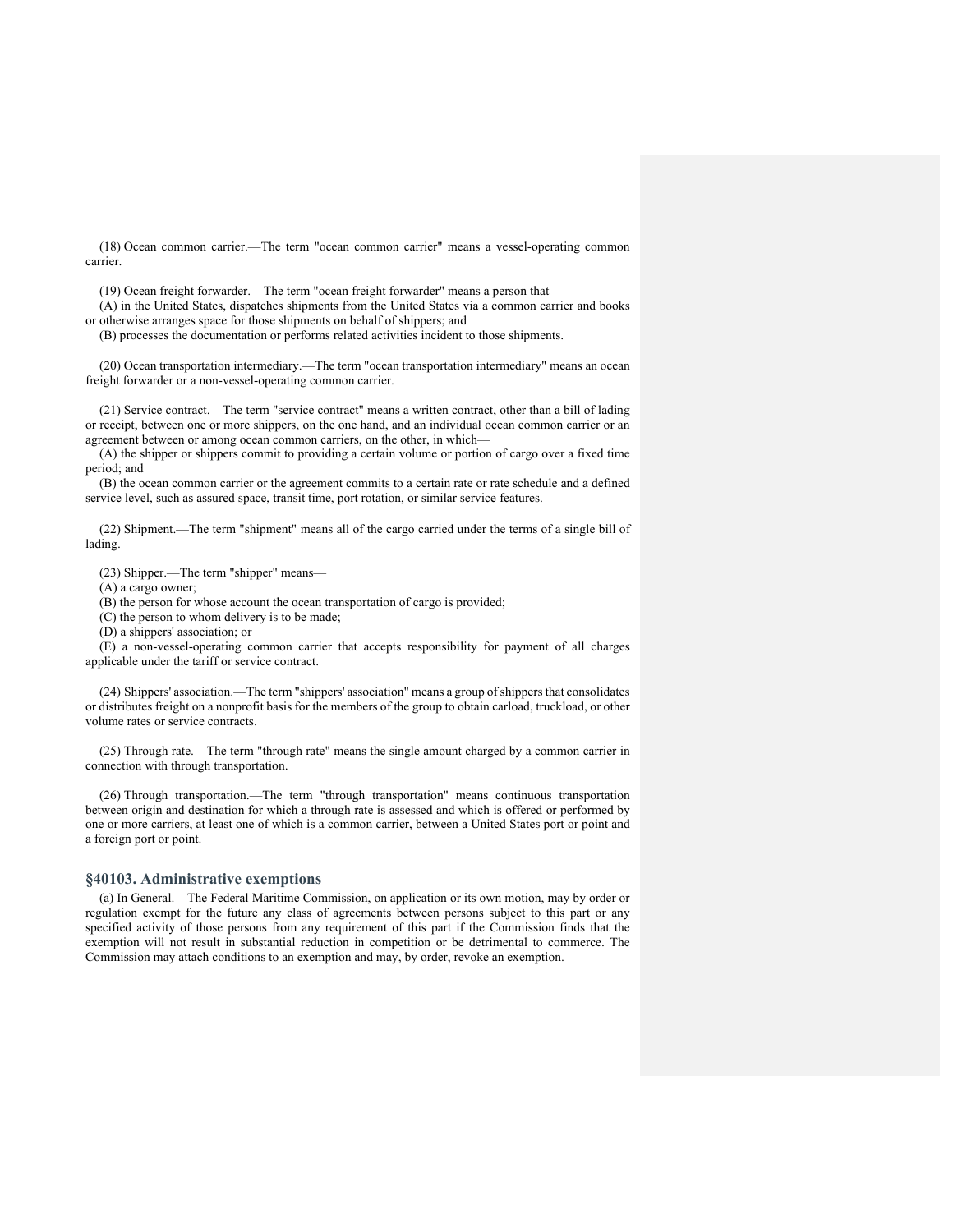(b) Opportunity for Hearing.—An order or regulation of exemption or revocation of an exemption may be issued only if the Commission has provided an opportunity for a hearing to interested persons and departments and agencies of the United States Government.

# **§40104. Reports filed with the Commission**

(a) Reports.—

(1) In general.—The Federal Maritime Commission may require a common carrier or marine terminal operator, or an officer, receiver, trustee, lessee, agent, or employee of the common carrier or marine terminal operator to file with the Commission a periodical or special report, an account, record, rate, or charge, or a memorandum of facts and transactions related to the business of the common carrier or marine terminal operator, as applicable.

(2) Requirements.—Any report, account, record, rate, charge, or memorandum required to be filed under paragraph (1) shall—

(A) be made under oath if the Commission requires; and

(B) be filed in the form and within the time prescribed by the Commission.

(3) Limitation.—The Commission shall—

(A) limit the scope of any filing ordered under this section to fulfill the objective of the order; and

(B) provide a reasonable period of time for respondents to respond based upon their capabilities and the scope of the order.

(b) Conference Minutes.—Conference minutes required to be filed with the Commission under this section may not be released to third parties or published by the Commission.

# **CHAPTER 403—AGREEMENTS**

Sec. 40301. Application. 40302. Filing requirements. 40303. Content requirements. 40304. Commission action. 40305. Assessment agreements. 40306. Nondisclosure of information. 40307. Exemption from antitrust laws.

#### **§40301. Application**

(a) Ocean Common Carrier Agreements.—This part applies to an agreement between or among ocean common carriers to—

(1) discuss, fix, or regulate transportation rates, including through rates, cargo space accommodations, and other conditions of service;

(2) pool or apportion traffic, revenues, earnings, or losses;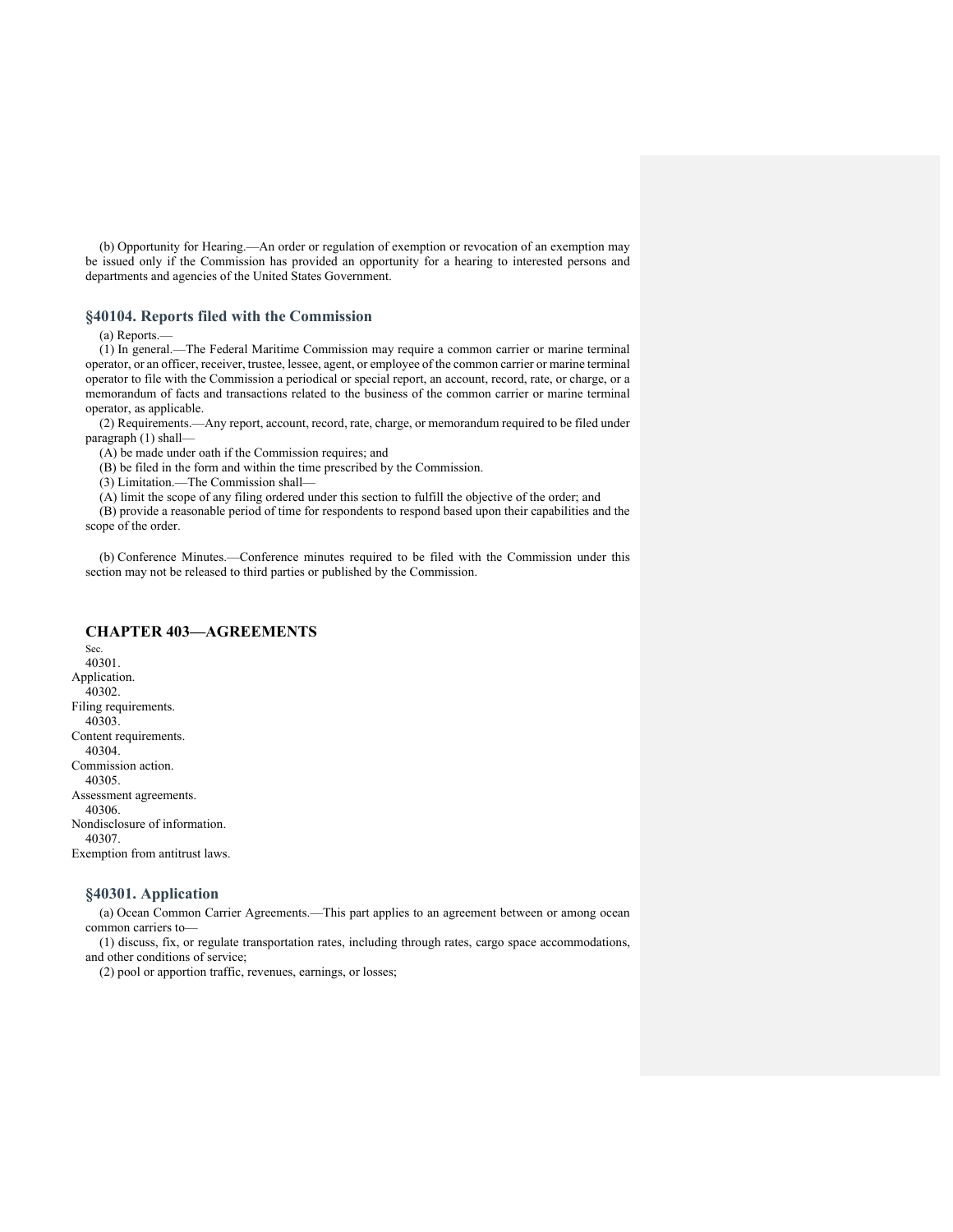(3) allot ports or regulate the number and character of voyages between ports;

(4) regulate the volume or character of cargo or passenger traffic to be carried;

(5) engage in an exclusive, preferential, or cooperative working arrangement between themselves or with a marine terminal operator;

(6) control, regulate, or prevent competition in international ocean transportation; or

(7) discuss and agree on any matter related to a service contract.

(b) Marine Terminal Operator Agreements.—This part applies to an agreement between or among marine terminal operators, or between or among one or more marine terminal operators and one or more ocean common carriers, to—

(1) discuss, fix, or regulate rates or other conditions of service; or

(2) engage in exclusive, preferential, or cooperative working arrangements, to the extent the agreement involves ocean transportation in the foreign commerce of the United States.

(c) Acquisitions.—This part does not apply to an acquisition by any person, directly or indirectly, of any voting security or assets of any other person.

(d) Maritime Labor Agreements.—This part does not apply to a maritime labor agreement. However, this subsection does not exempt from this part any rate, charge, regulation, or practice of a common carrier that is required to be set forth in a tariff or is an essential term of a service contract, whether or not the rate, charge, regulation, or practice arises out of, or is otherwise related to, a maritime labor agreement.

(e) Assessment Agreements.—This part (except sections 40305 and 40307(a)) does not apply to an assessment agreement.

#### **§40302. Filing requirements**

(a) In General.—A true copy of every agreement referred to in section 40301(a) or (b) of this title shall be filed with the Federal Maritime Commission. If the agreement is oral, a complete memorandum specifying in detail the substance of the agreement shall be filed.

(b) Exceptions.—Subsection (a) does not apply to—

(1) an agreement related to transportation to be performed within or between foreign countries; or

(2) an agreement among common carriers to establish, operate, or maintain a marine terminal in the United States.

(c) Regulations.—The Commission may by regulation prescribe the form and manner in which an agreement shall be filed and any additional information and documents necessary to evaluate the agreement.

#### **§40303. Content requirements**

(a) Ocean Common Carrier Agreements.—

(1) Restrictions.—An ocean common carrier agreement may not—

(A) prohibit or restrict a member of the agreement from engaging in negotiations for a service contract with a shipper;

(B) require a member of the agreement to disclose a negotiation on a service contract, or the terms of a service contract, other than those terms required to be published under section 40502(d) of this title; or

(C) adopt mandatory rules or requirements affecting the right of an agreement member to negotiate and enter into a service contract.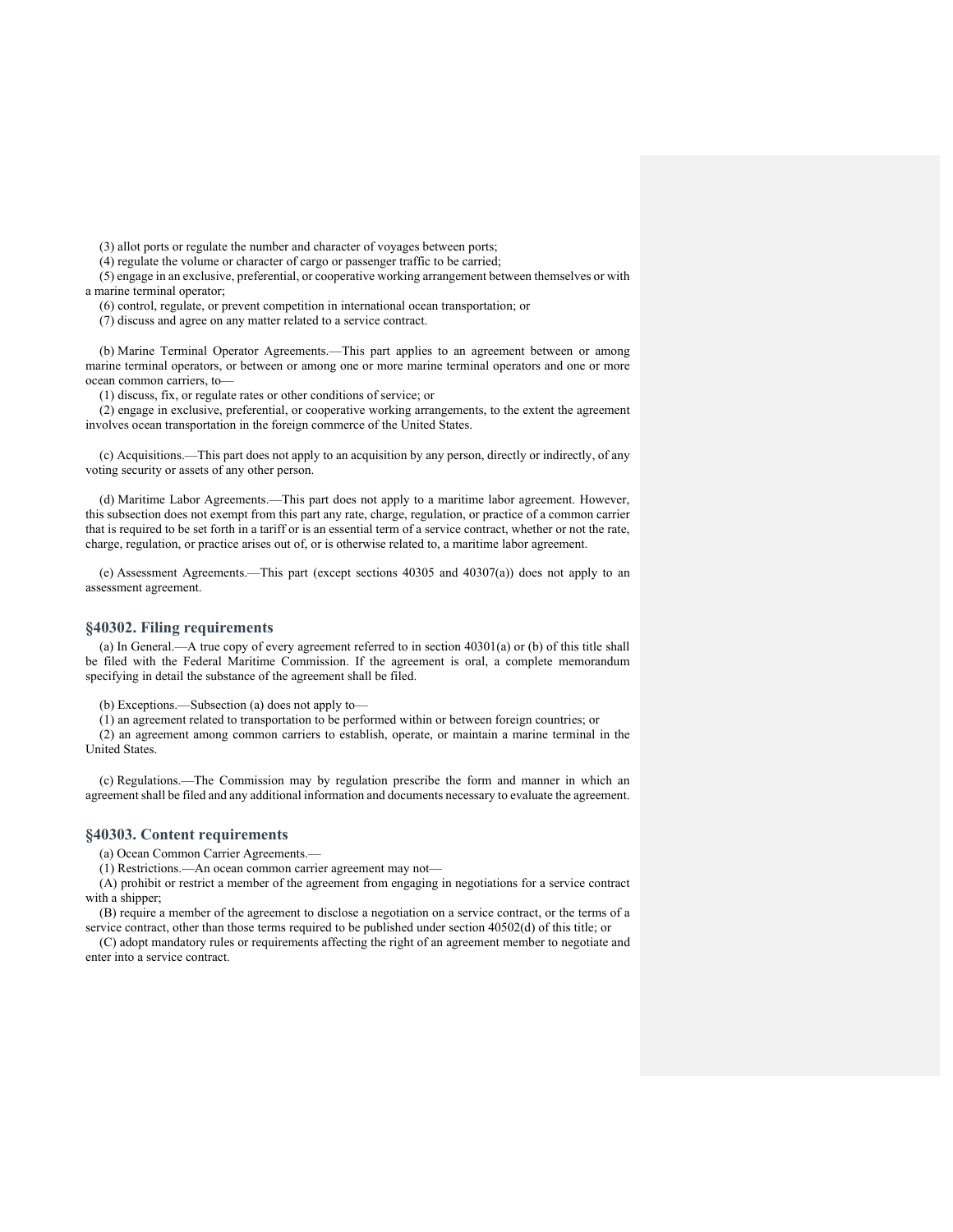(2) Voluntary guidelines.—An ocean common carrier agreement may provide authority to adopt voluntary guidelines relating to the terms and procedures of an agreement member's service contracts if the guidelines explicitly state the right of members of the agreement not to follow the guidelines. Any guidelines adopted shall be submitted confidentially to the Federal Maritime Commission.

(b) Conference Agreements.—Each conference agreement must—

(1) state its purpose;

(2) provide reasonable and equal terms for admission and readmission to conference membership for any ocean common carrier willing to serve the particular trade or route;

(3) permit any member to withdraw from conference membership on reasonable notice without penalty; (4) at the request of any member, require an independent neutral body to police fully the obligations of the conference and its members;

(5) prohibit the conference from engaging in conduct prohibited by section 41105(1) or (3) of this title;

(6) provide for a consultation process designed to promote—

(A) commercial resolution of disputes; and

(B) cooperation with shippers in preventing and eliminating malpractices;

(7) establish procedures for promptly and fairly considering requests and complaints of shippers; and (8) provide that—

(A) any member of the conference may take independent action on a rate or service item on not more than 5 days' notice to the conference; and

(B) except for an exempt commodity not published in the conference tariff, the conference will include the new rate or service item in its tariff for use by that member, effective no later than 5 days after receipt of the notice, and by any other member that notifies the conference that it elects to adopt the independent rate or service item on or after its effective date, in lieu of the existing conference tariff provision for that rate or service item.

(c) Interconference Agreements.—Each agreement between carriers not members of the same conference must provide the right of independent action for each carrier. Each agreement between conferences must provide the right of independent action for each conference.

(d) Vessel Sharing Agreements.—

(1) In general.—An ocean common carrier that is the owner, operator, or bareboat, time, or slot charterer of a liner vessel documented under section 12103 or 12111(c) of this title may agree with an ocean common carrier described in paragraph (2) to which it charters or subcharters the vessel or space on the vessel that the charterer or subcharterer may not use or make available space on the vessel for the carriage of cargo reserved by law for vessels of the United States.

(2) Carrier described.—An ocean common carrier described in this paragraph is one that is not the owner, operator, or bareboat charterer for at least one year of liner vessels of the United States that are eligible to be included in the Maritime Security Fleet Program and are enrolled in an Emergency Preparedness Program under chapter 531 of this title.

# **§40304. Commission action**

(a) Notice of Filing.—Not later than 7 days after the date an agreement is filed, the Federal Maritime Commission shall—

(1) transmit a notice of the filing to the Federal Register for publication; and

(2) request interested persons to submit relevant information and documents.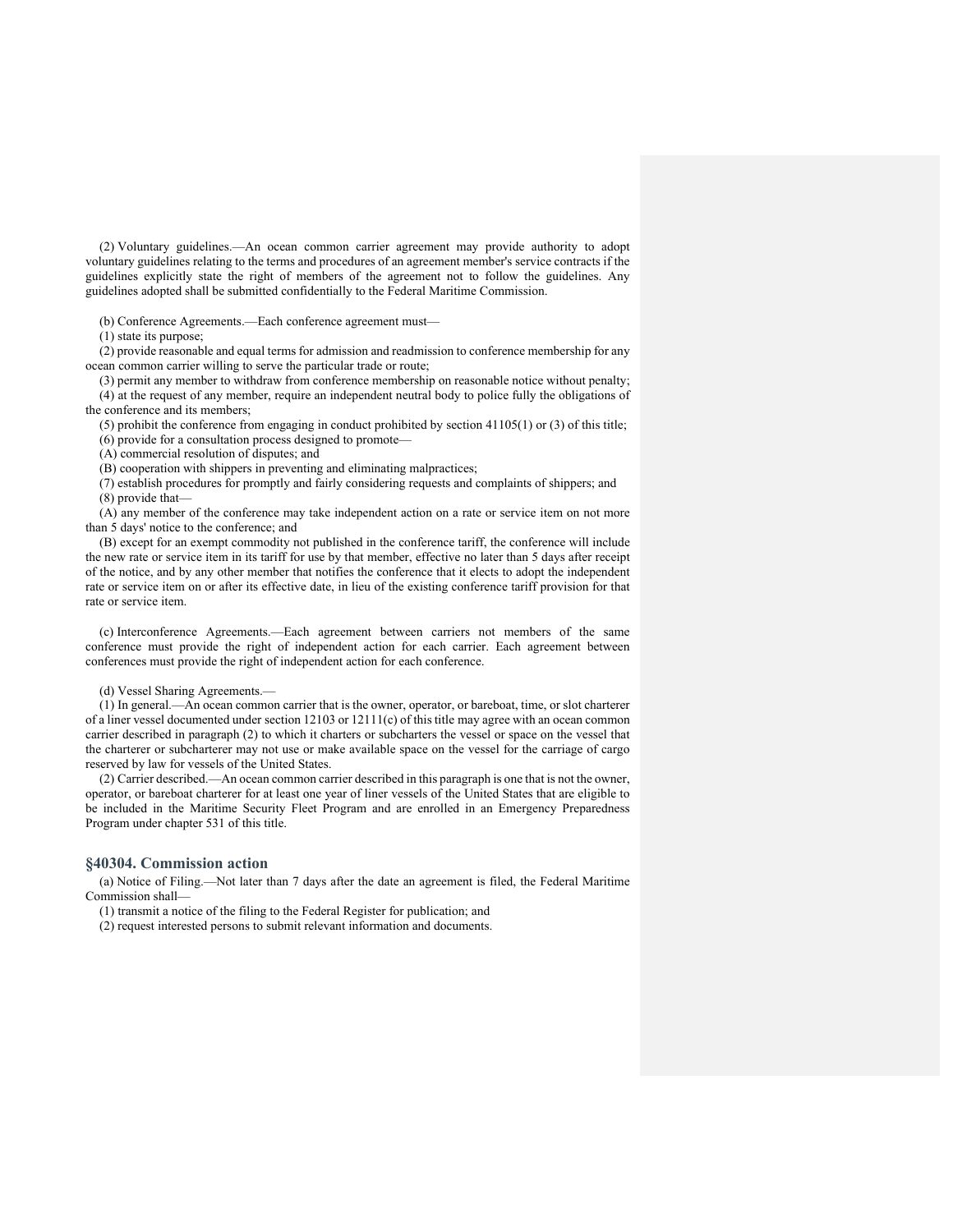(b) Preliminary Review and Rejection.—After preliminary review, the Commission shall reject an agreement that it finds does not meet the requirements of sections 40302 and 40303 of this title. The Commission shall notify in writing the person filing the agreement of the reason for rejection.

(c) Review and Effective Date.—Unless rejected under subsection (b), an agreement (other than an assessment agreement) is effective—

(1) on the 45th day after filing, or on the 30th day after notice of the filing is published in the Federal Register, whichever is later; or

(2) if additional information or documents are requested under subsection (d)—

(A) on the 45th day after the Commission receives all the additional information and documents; or (B) if the request is not fully complied with, on the 45th day after the Commission receives the information and documents submitted and a statement of the reasons for noncompliance with the request.

(d) Request for Additional Information.—Before the expiration of the period specified in subsection (c)(1), the Commission may request from the person filing the agreement any additional information and documents the Commission considers necessary to make the determinations required by this part.

(e) Modification of Review Period.—

(1) Shortening.—On request of the party filing an agreement, the Commission may shorten a period specified in subsection (c), but not to a date that is less than 14 days after notice of the filing of the agreement is published in the Federal Register.

(2) Extension.—The period specified in subsection (c)(2) may be extended only by the United States District Court for the District of Columbia in a civil action brought by the Commission under section 41307(c) of this title.

(f) Fixed Terms.—The Commission may not limit the effectiveness of an agreement to a fixed term.

# **§40305. Assessment agreements**

(a) Filing Requirement.—An assessment agreement shall be filed with the Federal Maritime Commission and is effective on filing.

(b) Complaints.—If a complaint is filed with the Commission within 2 years after the date of an assessment agreement, the Commission shall disapprove, cancel, or modify the agreement, or an assessment or charge pursuant to the agreement, that the Commission finds, after notice and opportunity for a hearing, to be unjustly discriminatory or unfair as between carriers, shippers, or ports. The Commission shall issue its final decision in the proceeding within one year after the date the complaint is filed.

(c) Adjustments of Assessments and Charges.—To the extent that the Commission finds under subsection (b) that an assessment or charge is unjustly discriminatory or unfair as between carriers, shippers, or ports, the Commission shall adjust the assessment or charge for the period between the filing of the complaint and the final decision by awarding prospective credits or debits to future assessments and charges. However, if the complainant has ceased activities subject to the assessment or charge, the Commission may award reparations.

#### **§40306. Nondisclosure of information**

Information and documents (other than an agreement) filed with the Federal Maritime Commission under this chapter are exempt from disclosure under section 552 of title 5 and may not be made public except as may be relevant to an administrative or judicial proceeding. This section does not prevent disclosure to either House of Congress or to a duly authorized committee or subcommittee of Congress.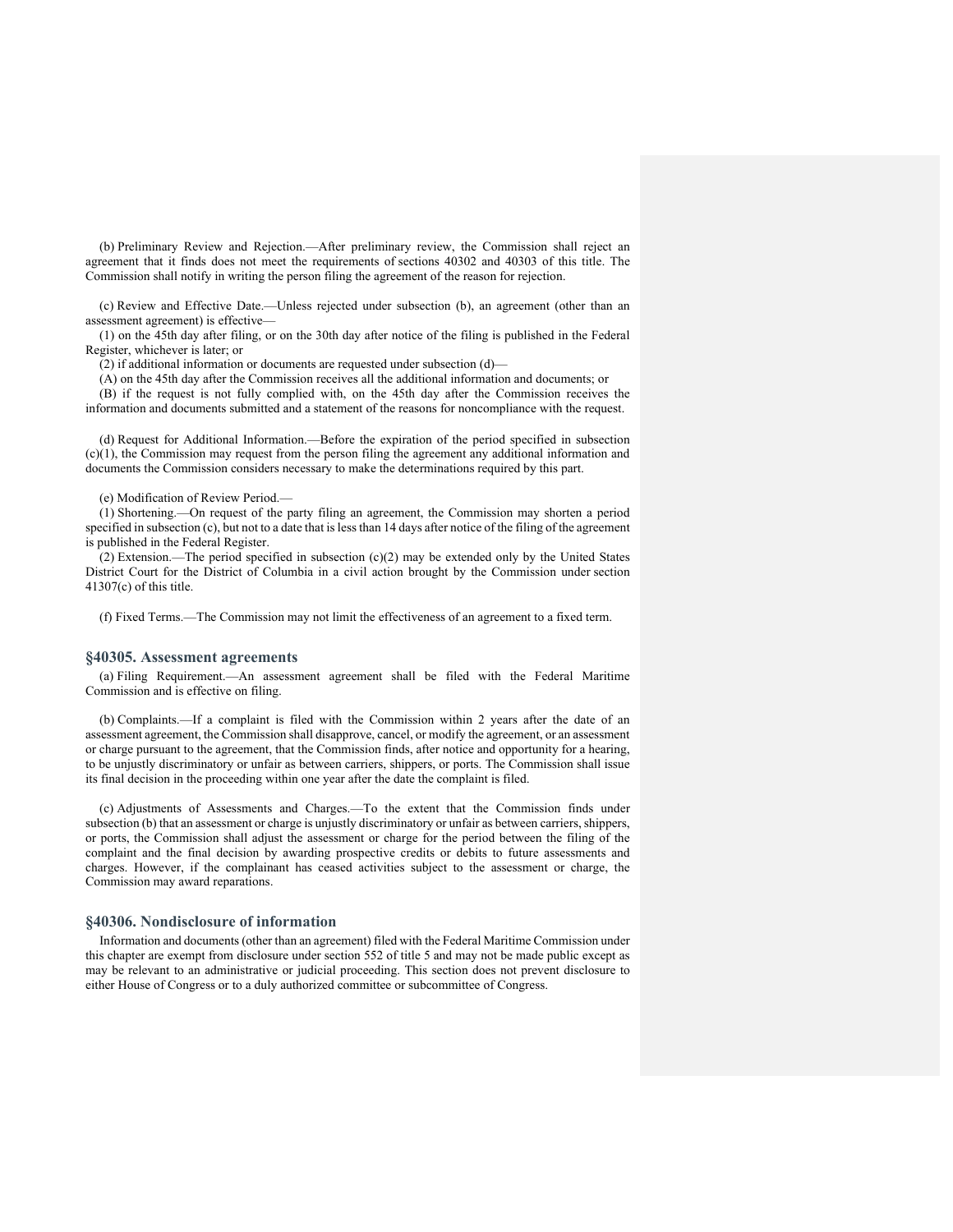# **§40307. Exemption from antitrust laws**

(a) In General.—The antitrust laws do not apply to—

(1) an agreement (including an assessment agreement) that has been filed and is effective under this chapter;

(2) an agreement that is exempt under section 40103 of this title from any requirement of this part;

(3) an agreement or activity within the scope of this part, whether permitted under or prohibited by this part, undertaken or entered into with a reasonable basis to conclude that it is—

(A) pursuant to an agreement on file with the Federal Maritime Commission and in effect when the activity takes place; or

(B) exempt under section 40103 of this title from any filing or publication requirement of this part;

(4) an agreement or activity relating to transportation services within or between foreign countries, whether or not via the United States, unless the agreement or activity has a direct, substantial, and reasonably foreseeable effect on the commerce of the United States;

(5) an agreement or activity relating to the foreign inland segment of through transportation that is part of transportation provided in a United States import or export trade;

(6) an agreement or activity to provide wharfage, dock, warehouse, or other terminal facilities outside the United States; or

(7) an agreement, modification, or cancellation approved before June 18, 1984, by the Commission under section 15 of the Shipping Act, 1916, or permitted under section 14b of that Act, and any properly published tariff, rate, fare, or charge, or classification, rule, or regulation explanatory thereof implementing that agreement, modification, or cancellation.

(b) Exceptions.—This part does not extend antitrust immunity to—

(1) an agreement with or among air carriers, rail carriers, motor carriers, tug operators, or common carriers by water not subject to this part relating to transportation within the United States;

(2) a discussion or agreement among common carriers subject to this part relating to the inland divisions (as opposed to the inland portions) of through rates within the United States;

(3) an agreement among common carriers subject to this part to establish, operate, or maintain a marine terminal in the United States; or

(4) a loyalty contract.

(c) Retroactive Effect of Determinations.—A determination by an agency or court that results in the denial or removal of the immunity to the antitrust laws under subsection (a) does not remove or alter the antitrust immunity for the period before the determination.

(d) Relief Under Clayton Act.—A person may not recover damages under section 4 of the Clayton Act (15 U.S.C. 15), or obtain injunctive relief under section 16 of that Act (15 U.S.C. 26), for conduct prohibited by this part.

# **CHAPTER 405—TARIFFS, SERVICE CONTRACTS, REFUNDS, AND WAIVERS**  Sec.

40501. General rate and tariff requirements. 40502. Service contracts.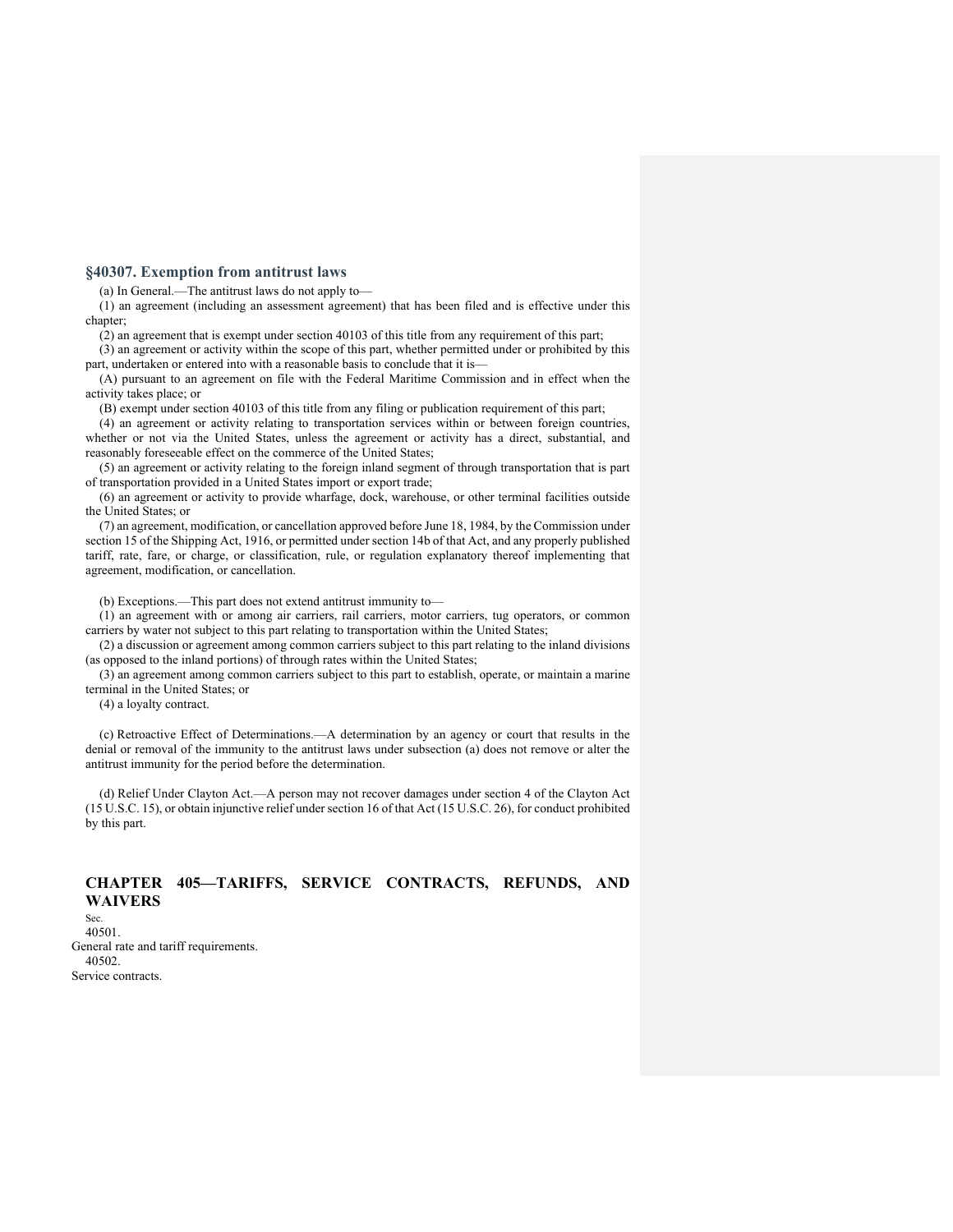40503. Refunds and waivers. 40504. Shipping exchange registry

# **§40501. General rate and tariff requirements**

(a) Automated Tariff System.—

(1) In general.—Each common carrier and conference shall keep open to public inspection in an automated tariff system, tariffs showing all its rates, charges, classifications, rules, and practices between all points or ports on its own route and on any through transportation route that has been established. However, a common carrier is not required to state separately or otherwise reveal in tariffs the inland divisions of a through rate.

(2) Exceptions.—Paragraph (1) does not apply with respect to bulk cargo, forest products, recycled metal scrap, new assembled motor vehicles, waste paper, or paper waste.

(b) Contents of Tariffs.—A tariff under subsection (a) shall—

(1) state the places between which cargo will be carried;

(2) list each classification of cargo in use;

(3) state the level of compensation, if any, of any ocean freight forwarder by a carrier or conference;

(4) state separately each terminal or other charge, privilege, or facility under the control of the carrier or conference and any rules that in any way change, affect, or determine any part or the total of the rates or charges;

(5) include sample copies of any bill of lading, contract of affreightment, or other document evidencing the transportation agreement; and

(6) include copies of any loyalty contract, omitting the shipper's name.

(c) Electronic Access.—A tariff under subsection (a) shall be made available electronically to any person, without time, quantity, or other limitation, through appropriate access from remote locations. A reasonable fee may be charged for such access, except that no fee may be charged for access by a Federal agency.

(d) Time-Volume Rates.—A rate contained in a tariff under subsection (a) may vary with the volume of cargo offered over a specified period of time.

(e) Effective Dates.—

(1) Increases.—A new or initial rate or change in an existing rate that results in an increased cost to a shipper may not become effective earlier than 30 days after publication. However, for good cause, the Federal Maritime Commission may allow the rate to become effective sooner.

(2) Decreases.—A change in an existing rate that results in a decreased cost to a shipper may become effective on publication.

(f) Marine Terminal Operator Schedules.—A marine terminal operator may make available to the public a schedule of rates, regulations, and practices, including limitations of liability for cargo loss or damage, pertaining to receiving, delivering, handling, or storing property at its marine terminal. Any such schedule made available to the public is enforceable by an appropriate court as an implied contract without proof of actual knowledge of its provisions.

(g) Regulations.—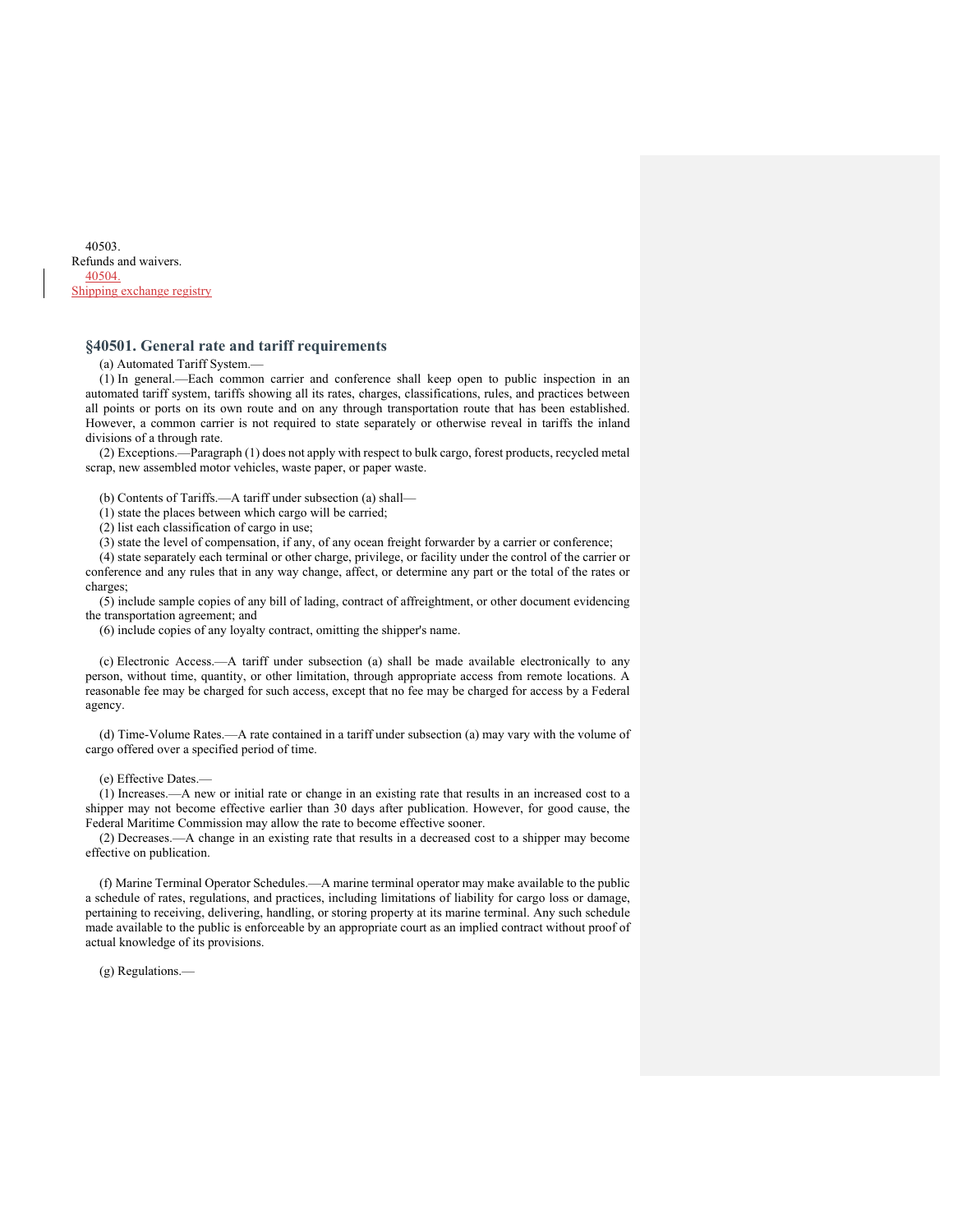(1) In general.—The Commission shall by regulation prescribe the requirements for the accessibility and accuracy of automated tariff systems established under this section. The Commission, after periodic review, may prohibit the use of any automated tariff system that fails to meet the requirements established under this section.

(2) Remote terminals.—The Commission may not require a common carrier to provide a remote terminal for electronic access under subsection (c).

(3) Marine terminal operator schedules.—The Commission shall by regulation prescribe the form and manner in which marine terminal operator schedules authorized by this section shall be published.

#### **§40502. Service contracts**

(a) In General.—An individual ocean common carrier or an agreement between or among ocean common carriers may enter into a service contract with one or more shippers subject to the requirements of this part.

(b) Filing Requirements.—

(1) In general.—Each service contract entered into under this section by an individual ocean common carrier or an agreement shall be filed confidentially with the Federal Maritime Commission.

(2) Exceptions.—Paragraph (1) does not apply to contracts regarding bulk cargo, forest products, recycled metal scrap, new assembled motor vehicles, waste paper, or paper waste.

(c) Essential Terms.—Each service contract shall include—

(1) the origin and destination port ranges;

(2) the origin and destination geographic areas in the case of through intermodal movements;

(3) the commodities involved;

(4) the minimum volume or portion;

(5) the line-haul rate;

(6) the duration;

(7) service commitments; and

(8) the liquidated damages for nonperformance, if any; and

(9) any other essential terms that the Federal Maritime Commission determines necessary or appropriate through a rulemaking process-

(d) Publication of Certain Terms.—When a service contract is filed confidentially with the Commission, a concise statement of the essential terms specified in paragraphs (1), (3), (4), and (6) of subsection (c) shall be published and made available to the general public in tariff format.

(e) Disclosure of Certain Terms.—

(1) Definitions.—In this subsection, the terms "dock area" and "within the port area" have the same meaning and scope as in the applicable collective bargaining agreement between the requesting labor organization and the carrier.

(2) Disclosure.—An ocean common carrier that is a party to or is otherwise subject to a collective bargaining agreement with a labor organization shall, in response to a written request by the labor organization, state whether it is responsible for the following work at a dock area or within a port area in the United States with respect to cargo transportation under a service contract:

(A) The movement of the shipper's cargo on a dock area or within the port area or to or from railroad cars on a dock area or within the port area.

(B) The assignment of intraport carriage of the shipper's cargo between areas on a dock or within the port area.

(C) The assignment of the carriage of the shipper's cargo between a container yard on a dock area or within the port area and a rail yard adjacent to the container yard.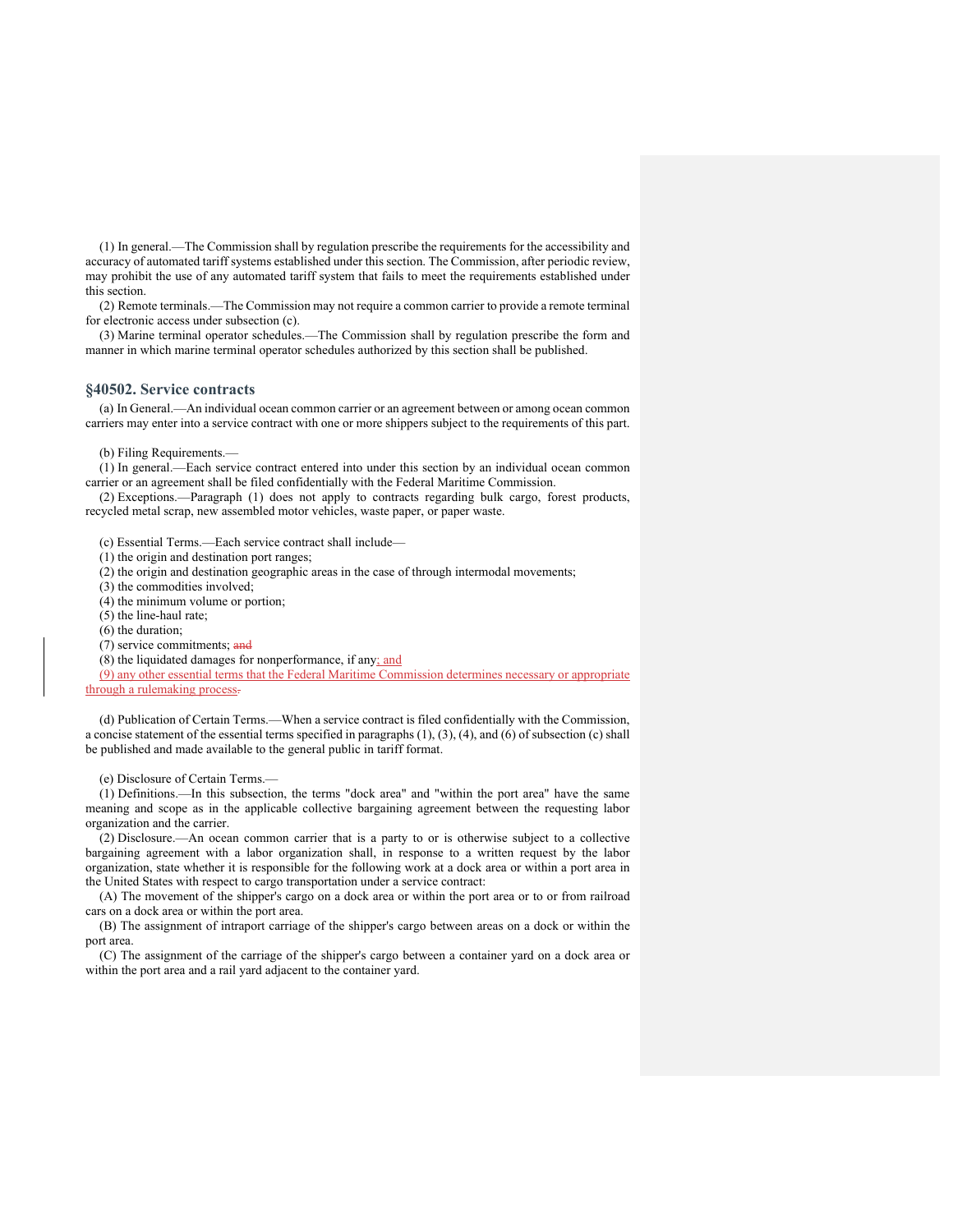(D) The assignment of container freight station work and container maintenance and repair work performed at a dock area or within the port area.

(3) Within reasonable time.—The common carrier shall provide the information described in paragraph (2) to the requesting labor organization within a reasonable period of time.

(4) Existence of collective bargaining agreement.—This subsection does not require the disclosure of information by an ocean common carrier unless there exists an applicable and otherwise lawful collective bargaining agreement pertaining to that carrier. A disclosure by an ocean common carrier may not be deemed an admission or an agreement that any work is covered by a collective bargaining agreement. A dispute about whether any work is covered by a collective bargaining agreement and the responsibility of an ocean common carrier under a collective bargaining agreement shall be resolved solely in accordance with the dispute resolution procedures contained in the collective bargaining agreement and the National Labor Relations Act (29 U.S.C. 151 et seq.), and without reference to this subsection.

(5) Effect under other laws.—This subsection does not affect the lawfulness or unlawfulness under this part or any other Federal or State law of any collective bargaining agreement or element thereof, including any element that constitutes an essential term of a service contract.

(f) Remedy for Breach.—Unless the parties agree otherwise, the exclusive remedy for a breach of a service contract is an action in an appropriate court. The contract dispute resolution forum may not be controlled by or in any way affiliated with a controlled carrier or by the government that owns or controls the carrier.

#### **§40503. Refunds and waivers**

The Federal Maritime Commission, on application of a carrier or shipper, may permit a common carrier or conference to refund a portion of the freight charges collected from a shipper, or to waive collection of a portion of the charges from a shipper, if—

(1) there is an error in a tariff, a failure to publish a new tariff, or an error in quoting a tariff, and the refund or waiver will not result in discrimination among shippers, ports, or carriers;

(2) the common carrier or conference, before filing an application for authority to refund or waive any charges for an error in a tariff or a failure to publish a tariff, has published a new tariff setting forth the rate on which the refund or waiver would be based; and

(3) the application for the refund or waiver is filed with the Commission within 180 days from the date of shipment.

#### **§40504. Shipping exchange registry.**

(a) In General. – No person may operate a shipping exchange involving ocean transportation in the foreign commerce of the United States unless the shipping exchange is registered as a national shipping exchange under the terms and conditions provided in this section and the regulations issued pursuant to this section.

(b) Registration. – A person shall register a shipping exchange by filing with the Federal Maritime Commission an application for registration in such form as the Commission, by rule, may prescribe, containing the rules of the exchange and such other information and documents as the Commission, by rule, may prescribe as necessary or appropriate to complete a shipping exchange's registration.

(c) Exemption. – The Commission may exempt, conditionally or unconditionally, a shipping exchange from registration under this section if the Commission finds that the shipping exchange is subject to comparable, comprehensive supervision and regulation by the appropriate governmental authorities in a foreign country where the shipping exchange is headquartered.

**Commented [Venable1]:** *Applicability.* – The registration requirement under section 40504 of title 46, United States Code (as added by subsection (a)), shall take effect on the date on which the FMC states the rule is effective in the regulations issued under such section.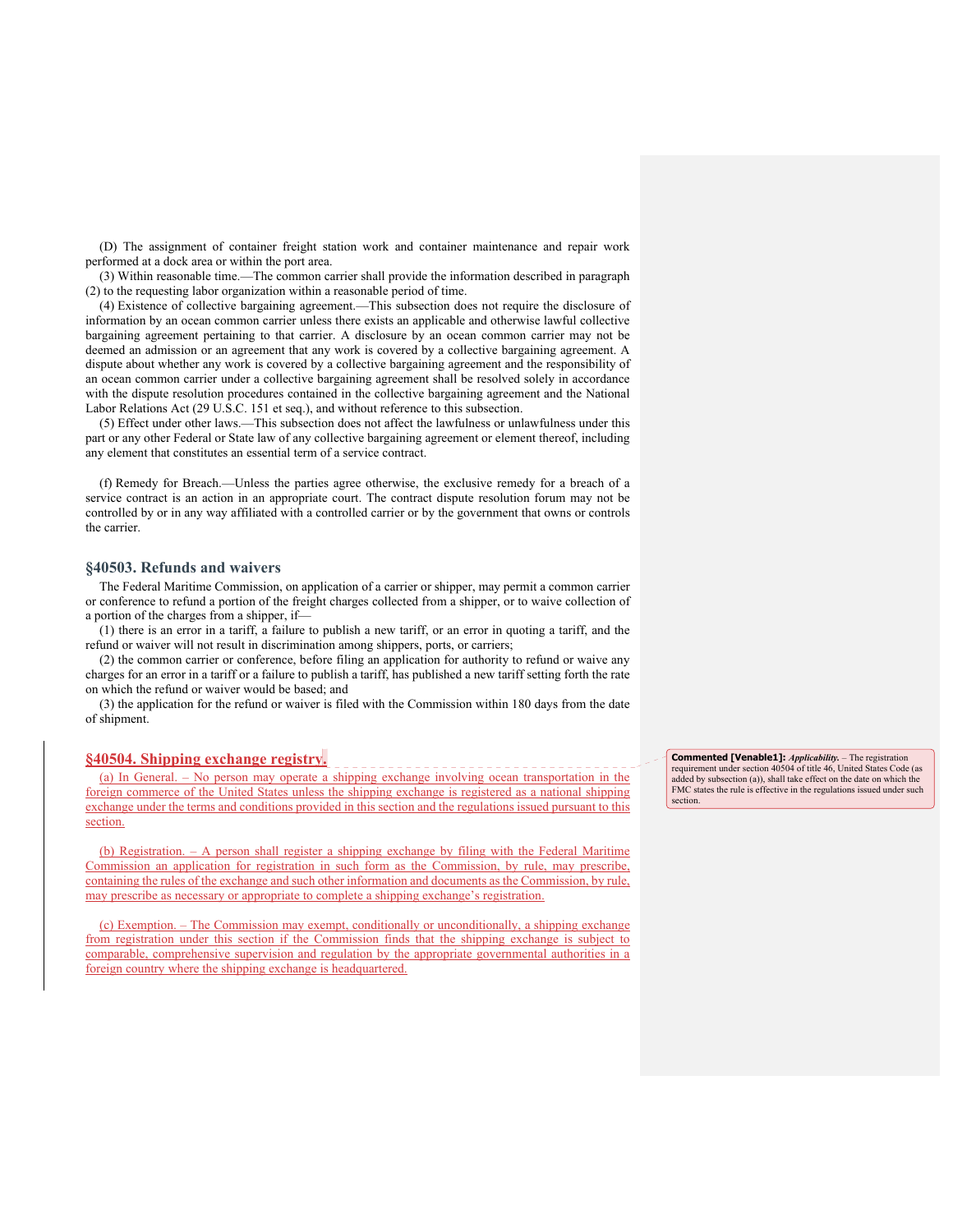(d) Regulations. – Not later than 3 years after the date of enactment of the Ocean Shipping Reform Act of 2022, the Commission shall issue regulations pursuant to subsection (a), which shall set standards necessary to carry out subtitle IV of this title for registered national shipping exchanges. For consideration of a service contract entered into by a shipping exchange, the Commission shall be limited to the minimum essential terms for service contracts established under section 40502 of this title.

(e) Definition of Shipping Exchange. – In this section, the term 'shipping exchange' means a platform (digital, over-the-counter, or otherwise) that connects shippers with common carriers for the purpose of entering into underlying agreements or contracts for the transport of cargo, by vessel or other modes of transportation.

# **CHAPTER 407—CONTROLLED CARRIERS**

Sec. 40701. Rates. 40702. Rate standards. 40703. Effective date of rates. 40704. Commission review. 40705. Presidential review of Commission orders. 40706. Exceptions.

# **§40701. Rates**

(a) In General.—A controlled carrier may not—

(1) maintain a rate or charge in a tariff or service contract, or charge or assess a rate, that is below a just and reasonable level; or

(2) establish, maintain, or enforce in a tariff or service contract a classification, rule, or regulation that results, or is likely to result, in the carriage or handling of cargo at a rate or charge that is below a just and reasonable level.

(b) Commission Prohibition.—The Federal Maritime Commission, at any time after notice and opportunity for a hearing, may prohibit the publication or use of a rate, charge, classification, rule, or regulation that a controlled carrier has failed to demonstrate is just and reasonable.

(c) Burden of Proof.—In a proceeding under this section, the burden of proof is on the controlled carrier to demonstrate that its rate, charge, classification, rule, or regulation is just and reasonable.

(d) Voidness.—A rate, charge, classification, rule, or regulation that has been suspended or prohibited by the Commission is void and its use is unlawful.

# **§40702. Rate standards**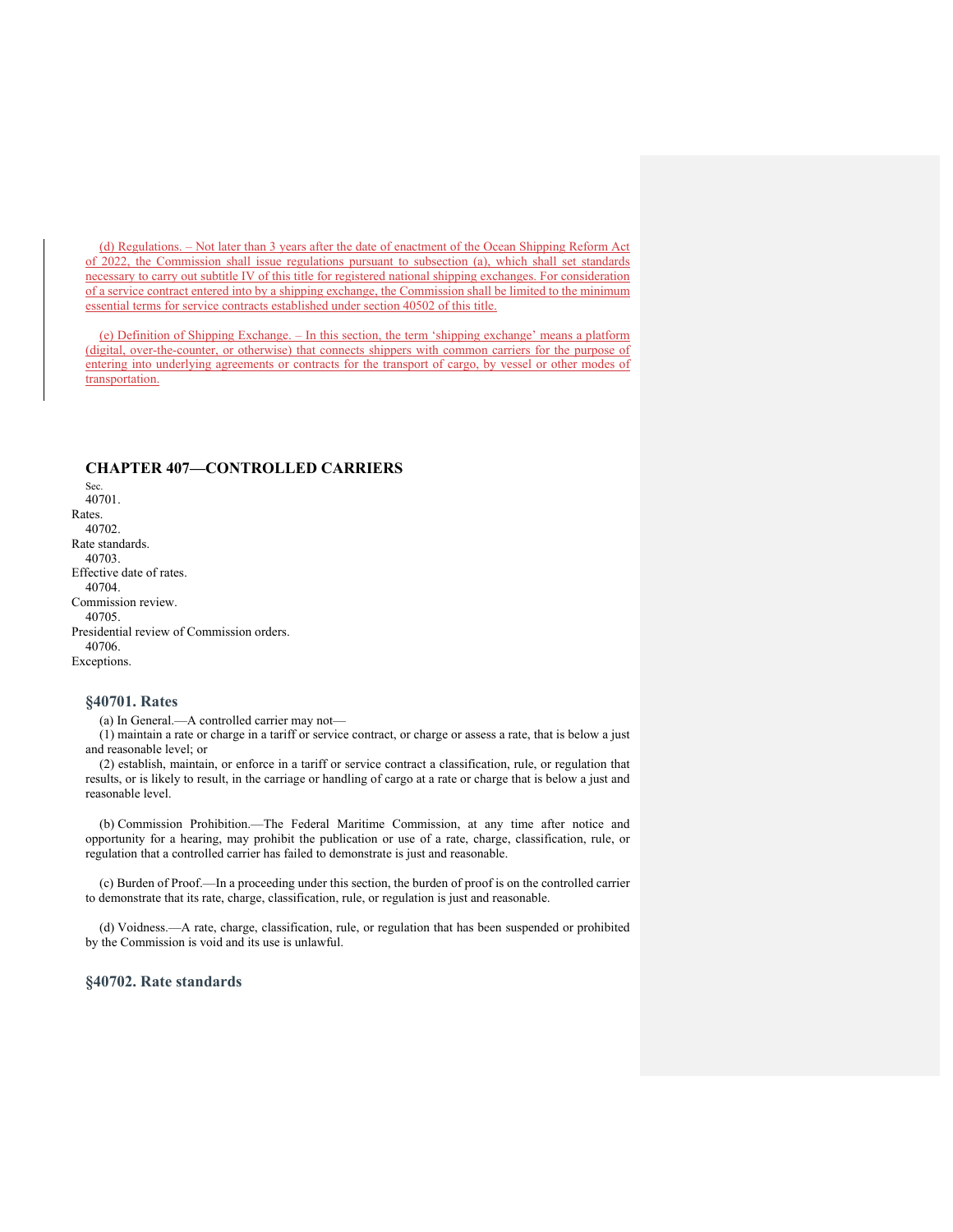(a) Definition.—In this section, the term "constructive costs" means the costs of another carrier, other than a controlled carrier, operating similar vessels and equipment in the same or a similar trade.

(b) Standards.—In determining whether a rate, charge, classification, rule, or regulation of a controlled carrier is just and reasonable, the Federal Maritime Commission—

(1) shall take into account whether the rate or charge that has been published or assessed, or that would result from the pertinent classification, rule, or regulation, is below a level that is fully compensatory to the controlled carrier based on the carrier's actual costs or constructive costs; and

(2) may take into account other appropriate factors, including whether the rate, charge, classification, rule, or regulation is—

(A) the same as, or similar to, those published or assessed by other carriers in the same trade;

(B) required to ensure movement of particular cargo in the same trade; or

(C) required to maintain acceptable continuity, level, or quality of common carrier service to or from affected ports.

#### **§40703. Effective date of rates**

Notwithstanding section 40501(e) of this title and except for service contracts, a rate, charge, classification, rule, or regulation of a controlled carrier may not become effective, without special permission of the Federal Maritime Commission, until the 30th day after publication.

#### **§40704. Commission review**

(a) Request for Justification.—On request of the Federal Maritime Commission, a controlled carrier shall file with the Commission, within 20 days of the request, a statement of justification that sufficiently details the carrier's need and purpose for an existing or proposed rate, charge, classification, rule, or regulation and upon which the Commission may reasonably base a determination of its lawfulness.

(b) Determination.—Within 120 days after receipt of information requested under subsection (a), the Commission shall determine whether the rate, charge, classification, rule, or regulation may be unjust and unreasonable.

(c) Show Cause Order.—Whenever the Commission is of the opinion that a rate, charge, classification, rule, or regulation published or assessed by a controlled carrier may be unjust and unreasonable, the Commission shall issue an order to the controlled carrier to show cause why the rate, charge, classification, rule, or regulation should not be prohibited.

(d) Suspension Pending Determination.—

(1) Not yet effective.—Pending a determination of the lawfulness of a rate, charge, classification, rule, or regulation in a proceeding under subsection (c), the Commission may suspend the rate, charge, classification, rule, or regulation at any time before its effective date.

(2) Already effective.—If a rate, charge, classification, rule, or regulation has already become effective, the Commission, on issuance of an order to show cause, may suspend the rate, charge, classification, rule, or regulation on at least 30 days' notice to the controlled carrier.

(3) Maximum suspension.—A period of suspension under this subsection may not exceed 180 days.

(e) Replacement During Suspension.—Whenever the Commission has suspended a rate, charge, classification, rule, or regulation under this section, the controlled carrier may publish a new rate, charge, classification, rule, or regulation to take effect immediately during the suspension in lieu of the suspended rate, charge, classification, rule, or regulation. However, the Commission may reject the new rate, charge, classification, rule, or regulation if the Commission believes it is unjust and unreasonable.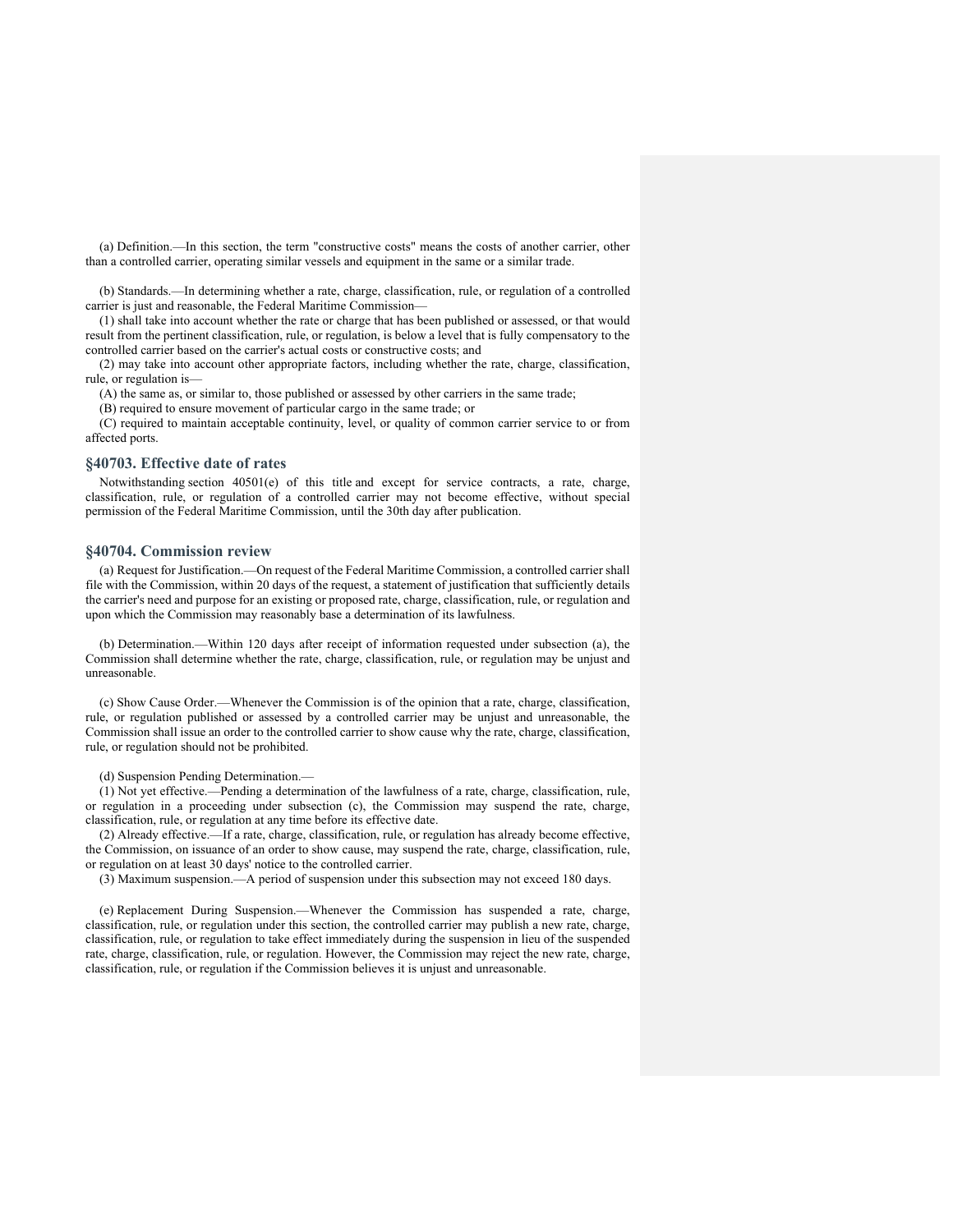# **§40705. Presidential review of Commission orders**

(a) Transmission to President.—The Federal Maritime Commission shall transmit to the President, concurrently with publication thereof, each order of suspension or final order of prohibition issued under section 40704 of this title.

(b) Presidential Request and Commission Action.—Within 10 days after receipt or the effective date of a Commission order referred to in subsection (a), the President, in writing, may request the Commission to stay the effect of the order if the President finds that the stay is required for reasons of national defense or foreign policy. The reasons shall be specified in the request. The Commission shall immediately grant the request by issuing an order in which the President's request shall be described. During a stay, the President shall, whenever practicable, attempt to resolve the matter by negotiating with representatives of the applicable foreign governments.

# **§40706. Exceptions**

This chapter does not apply to—

(1) a controlled carrier of a foreign country whose vessels are entitled by a treaty of the United States to receive national or most-favored-nation treatment; or

(2) a trade served only by controlled carriers.

# **CHAPTER 409—OCEAN TRANSPORTATION INTERMEDIARIES**

Sec. 40901. License requirement. 40902. Financial responsibility. 40903. Suspension or revocation of license. 40904. Compensation by common carriers.

#### **§40901. License requirement**

(a) In General.—A person in the United States may not advertise, hold oneself out, or act as an ocean transportation intermediary unless the person holds an ocean transportation intermediary's license issued by the Federal Maritime Commission. The Commission shall issue a license to a person that the Commission determines to be qualified by experience and character to act as an ocean transportation intermediary.

(b) Exception.—A person whose primary business is the sale of merchandise may forward shipments of the merchandise for its own account without an ocean transportation intermediary's license.

(c) Applicability.—Subsection (a) and section 40902 do not apply to a person that performs ocean transportation intermediary services on behalf of an ocean transportation intermediary for which it is a disclosed agent.

# **§40902. Financial responsibility**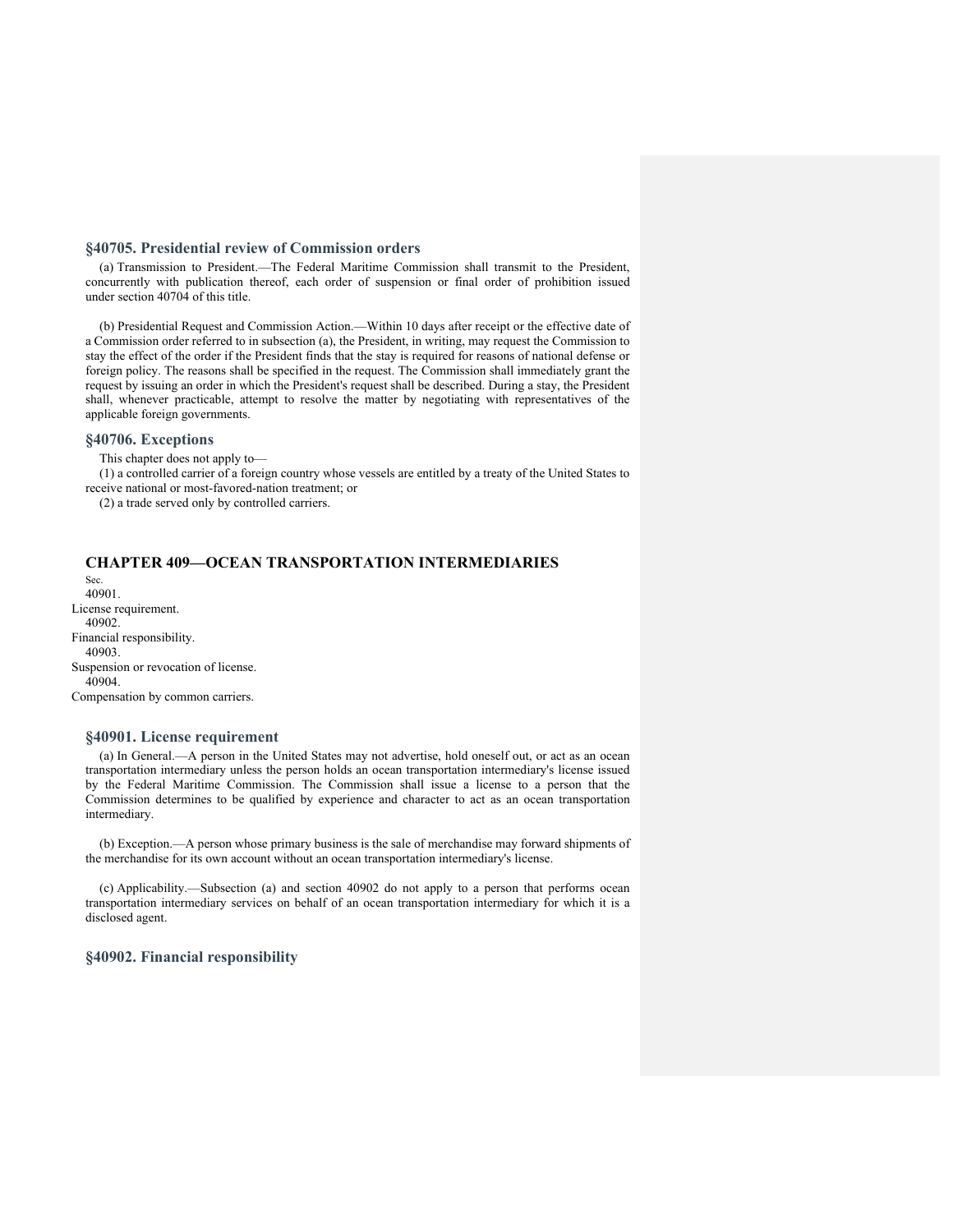(a) In General.—A person may not advertise, hold oneself out, or act as an ocean transportation intermediary unless the person furnishes a bond, proof of insurance, or other surety—

(1) in a form and amount determined by the Federal Maritime Commission to insure financial responsibility; and

(2) issued by a surety company found acceptable by the Secretary of the Treasury.

(b) Scope of Financial Responsibility.—A bond, insurance, or other surety obtained under this section—

(1) shall be available to pay any penalty assessed under section 41109 of this title or any order for reparation issued under section 41305 of this title;

(2) may be available to pay any claim against an ocean transportation intermediary arising from its transportation-related activities—

(A) with the consent of the insured ocean transportation intermediary and subject to review by the surety company; or

(B) when the claim is deemed valid by the surety company after the ocean transportation intermediary has failed to respond to adequate notice to address the validity of the claim; and

(3) shall be available to pay any judgment for damages against an ocean transportation intermediary arising from its transportation-related activities, if the claimant has first attempted to resolve the claim under paragraph (2) and the claim has not been resolved within a reasonable period of time.

(c) Regulations on Court Judgments.—The Commission shall prescribe regulations for the purpose of protecting the interests of claimants, ocean transportation intermediaries, and surety companies with respect to the process of pursuing claims against ocean transportation intermediary bonds, insurance, or sureties through court judgments. The regulations shall provide that a judgment for monetary damages may not be enforced except to the extent that the damages claimed arise from the transportation-related activities of the insured ocean transportation intermediary, as defined by the Commission.

(d) Resident Agent.—An ocean transportation intermediary not domiciled in the United States shall designate a resident agent in the United States for receipt of service of judicial and administrative process, including subpoenas.

# **§40903. Suspension or revocation of license**

(a) Failure To Maintain Qualifications or To Comply.—The Federal Maritime Commission, after notice and opportunity for a hearing, shall suspend or revoke an ocean transportation intermediary's license if the Commission finds that the ocean transportation intermediary—

(1) is not qualified to provide intermediary services; or

(2) willfully failed to comply with a provision of this part or with an order or regulation of the Commission.

(b) Failure To Maintain Bond, Proof of Insurance, or Other Surety.—The Commission may revoke an ocean transportation intermediary's license for failure to maintain a bond, proof of insurance, or other surety as required by section 40902(a) of this title.

#### **§40904. Compensation by common carriers**

(a) Certification of License and Services.—A common carrier may compensate an ocean freight forwarder for a shipment dispatched for others only when the ocean freight forwarder has certified in writing that it holds an ocean transportation intermediary's license (if required under section 40901 of this title) and has—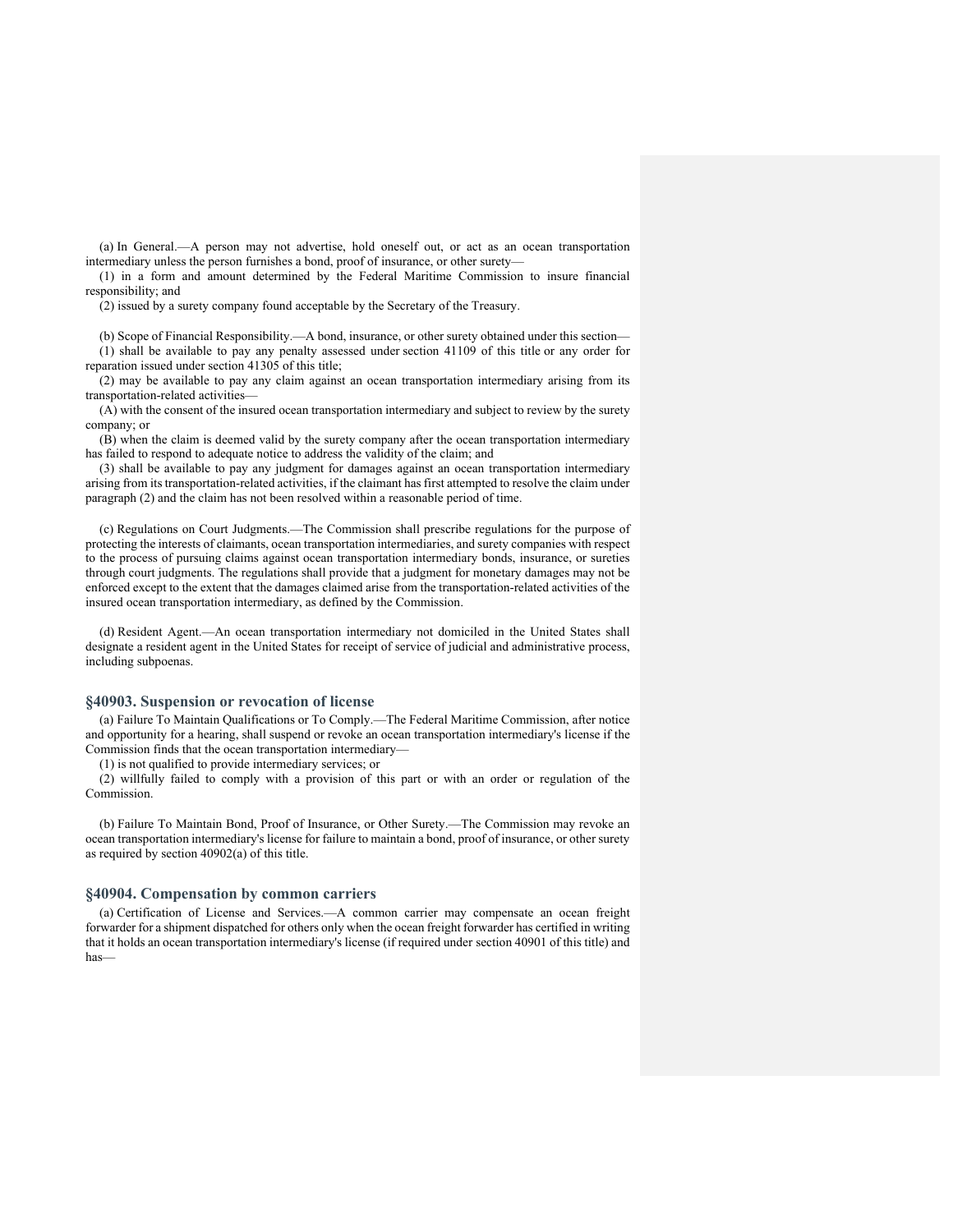(1) engaged, booked, secured, reserved, or contracted directly with the carrier or its agent for space aboard a vessel or confirmed the availability of the space; and

(2) prepared and processed the ocean bill of lading, dock receipt, or other similar document for the shipment.

(b) Dual Compensation.—A common carrier may not pay compensation for services described in subsection (a) more than once on the same shipment.

(c) Beneficial Interest Shipments.—An ocean freight forwarder may not receive compensation from a common carrier for a shipment in which the ocean freight forwarder has a direct or indirect beneficial interest. A common carrier may not knowingly pay compensation on that shipment.

(d) Limits on Authority of Conference or Group.—A conference or group of two or more ocean common carriers in the foreign commerce of the United States that is authorized to agree on the level of compensation paid to an ocean freight forwarder may not—

(1) deny a member of the conference or group the right, upon notice of not more than 5 days, to take independent action on any level of compensation paid to an ocean freight forwarder; or

(2) agree to limit the payment of compensation to an ocean freight forwarder to less than 1.25 percent of the aggregate of all rates and charges applicable under a tariff and assessed against the cargo on which the services of the ocean freight forwarder are provided.

# **CHAPTER 411—PROHIBITIONS AND PENALTIES**

Sec. 41101. Joint ventures and consortiums. 41102. General prohibitions. 41103. Disclosure of information. 41104. Common carriers. 41105. Concerted action. 41105A. Authority. 41106. Marine terminal operators. 41107. Monetary penalties or refunds. 41108. Additional penalties. 41109. Assessment of penalties. 41110. Data collection.

**§41101. Joint ventures and consortiums**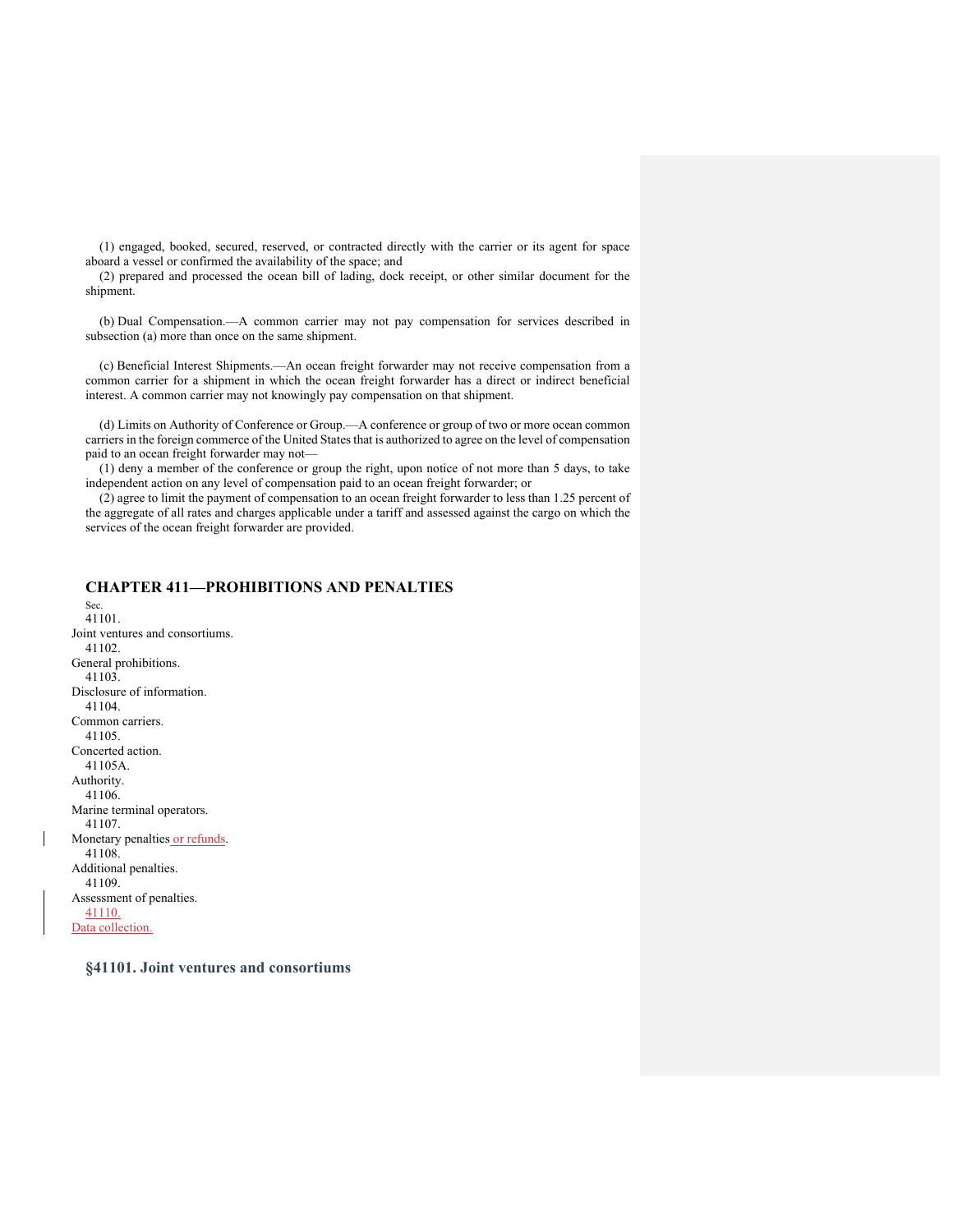In this chapter, a joint venture or consortium of two or more common carriers operating as a single entity is deemed to be a single common carrier.

#### **§41102. General prohibitions**

(a) Obtaining Transportation at Less Than Applicable Rates.—A person may not knowingly and willfully, directly or indirectly, by means of false billing, false classification, false weighing, false report of weight, false measurement, or any other unjust or unfair device or means, obtain or attempt to obtain ocean transportation for property at less than the rates or charges that would otherwise apply.

(b) Operating Contrary to Agreement.—A person may not operate under an agreement required to be filed under section 40302 or 40305 of this title if—

(1) the agreement has not become effective under section 40304 of this title or has been rejected, disapproved, or canceled; or

(2) the operation is not in accordance with the terms of the agreement or any modifications to the agreement made by the Federal Maritime Commission.

(c) Practices in Handling Property.—A common carrier, marine terminal operator, or ocean transportation intermediary may not fail to establish, observe, and enforce just and reasonable regulations and practices relating to or connected with receiving, handling, storing, or delivering property.

(d) Retaliation and other discriminatory actions. – A common carrier, marine terminal operator, or ocean transportation intermediary, acting alone or in conjunction with any other person, directly or indirectly, may not –

 (1) retaliate against a shipper, an agent of a shipper, an ocean transportation intermediary, or a motor carrier by refusing, or threatening to refuse, an otherwise-available cargo space accommodation; or (2) resort to any other unfair or unjustly discriminatory action for  $-$ 

 (A) the reason that a shipper, an agent of a shipper, an ocean transportation intermediary, or motor carrier has –

(i) patronized another carrier; or

 (ii) filed a complaint against the common carrier, marine terminal operator, or ocean transportation intermediary; or

(B) any other reason.

# **§41103. Disclosure of information**

(a) Prohibition.—A common carrier, marine terminal operator, or ocean freight forwarder, either alone or in conjunction with any other person, directly or indirectly, may not knowingly disclose, offer, solicit, or receive any information concerning the nature, kind, quantity, destination, consignee, or routing of any property tendered or delivered to a common carrier, without the consent of the shipper or consignee, if the information—

(1) may be used to the detriment or prejudice of the shipper, the consignee, or any common carrier; or (2) may improperly disclose its business transaction to a competitor.

(b) Exceptions.—Subsection (a) does not prevent providing the information—

(1) in response to legal process;

(2) to the Federal Maritime Commission or an agency of the United States Government; or

(3) to an independent neutral body operating within the scope of its authority to fulfill the policing obligations of the parties to an agreement effective under this part.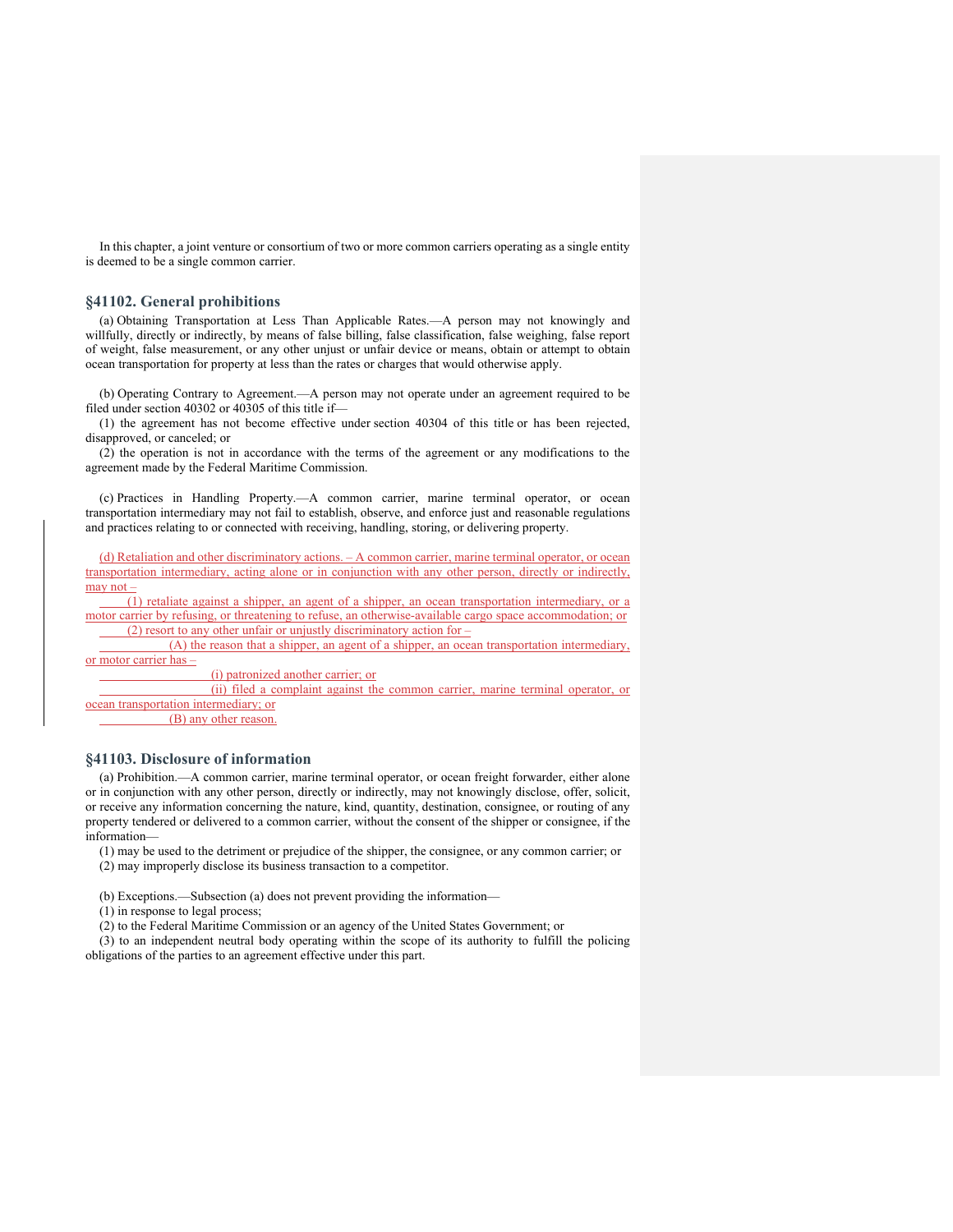(c) Disclosure for Determining Breach or Compiling Statistics.—An ocean common carrier that is a party to a conference agreement approved under this part, a receiver, trustee, lessee, agent, or employee of the carrier, or any other person authorized by the carrier to receive information—

(1) may give information to the conference or any person or agency designated by the conference, for the purpose of—

(A) determining whether a shipper or consignee has breached an agreement with the conference or its member lines;

(B) determining whether a member of the conference has breached the conference agreement; or

(C) compiling statistics of cargo movement; and

(2) may not prevent the conference or its designee from soliciting or receiving information for any of those purposes.

# **§41104. Common carriers**

(a) In General.—A common carrier, either alone or in conjunction with any other person, directly or indirectly, shall-may not-

(1) allow a person to obtain transportation for property at less than the rates or charges established by the carrier in its tariff or service contract by means of false billing, false classification, false weighing, false measurement, or any other unjust or unfair device or means;

(2) provide service in the liner trade that is—

(A) not in accordance with the rates, charges, classifications, rules, and practices contained in a tariff published or a service contract entered into under chapter 405 of this title, unless excepted or exempted under section 40103 or  $40501(a)(2)$  of this title; or

(B) under a tariff or service contract that has been suspended or prohibited by the Federal Maritime Commission under chapter 407 or 423 of this title;

(3) retaliate against a shipper by refusing, or threatening to refuse, cargo space accommodations when available, or resort to other unfair or unjustly discriminatory methods because the shipper has patronized another carrier, or has filed a complaint, or for any other reason;unreasonably refuse cargo space accommodations when available, or resort to other unfair or unjustly discriminatory methods;

(4) for service pursuant to a tariff, engage in any unfair or unjustly discriminatory practice in the matter of—

(A) rates or charges;

(B) cargo classifications;

(C) cargo space accommodations or other facilities, with due regard being given to the proper loading of the vessel and the available tonnage;

(D) loading and landing of freight; or

(E) adjustment and settlement of claims;

(5) for service pursuant to a service contract, engage in any unfair or unjustly discriminatory practice  $\frac{1}{10}$ the matter of rates or chargesagainst any commodity group or type of shipment or in the matter of rates or charges with respect to any port;

(6) use a vessel in a particular trade for the purpose of excluding, preventing, or reducing competition by driving another ocean common carrier out of that trade;

(7) offer or pay any deferred rebates;

(8) for service pursuant to a tariff, give any undue or unreasonable preference or advantage or impose any undue or unreasonable prejudice or disadvantage;

(9) for service pursuant to a service contract, give any undue or unreasonable preference or advantage or impose any undue or unreasonable prejudice or disadvantage with respect to any port;

(10) unreasonably refuse to deal or negotiate, including with respect to vessel space accommodations provided by an ocean common carrier;

(11) knowingly and willfully accept cargo from or transport cargo for the account of a non-vesseloperating common carrier that does not have a tariff as required by section 40501 of this title, or an ocean

#### **Commented [Venable2]: RULEMAKING ON DEMURRAGE OR DETENTION**

*In General* – Not later than 45 days after the date of enactment of this Act, the FMC shall initiate a rulemaking further defining prohibited practices by common carriers, marine terminal operators, shippers, and ocean transportation intermediaries under section  $41102(c)$  of title 46, United States Code, regarding the assessment of demurrage or detention charges. The FMC shall issue a final rule defining such practices not later than 1 years after the date of enactment of this Act.

*Contents.* – The rule under paragraph (1) shall only seek to further clarify reasonable rules and practices related to the assessment of detention and demurrage charges to address the issues identified in the final rule published on May 18, 2020, entitled "Interpretive Rule on Demurrage and Detention Under the Shipping Act" (or successor rule), including a determination of which parties may be appropriately billed for any demurrage, detention, or other similar per container charges.

# **RULEMAKING ON UNFAIR OR UNJUSTLY DISCRIMINATORY METHODS**

Not later than 60 days after the date of enactment of this Act, the FMC shall initiate a rulemaking defining unfair or unjustly discriminatory methods under section 41104(a)(3) of title 46, United States Code, as amended by this Section. The FMC shall issue a final rule not later than 1 year after the date of enactment of this Act.

#### **RULEMAKING ON UNREAOSNABLE REFUSAL TO DEAL OR NEGOTITATE WITH RESPECT TO VESSEL SPACE ACCOMODATIONS**

Not later than 30 days after the ate of enactment of this At, the FMC, in consultation with the Commandant of the US Coast Guard, shall initiate a rulemaking defining unreasonable refusal to deal or negotiate with respect to vessel space under section 41104(a)(10\_ of title 46, as amended by this section. The FMC shall issue a final rule not later than 6 months after the date of enactment of tis Act.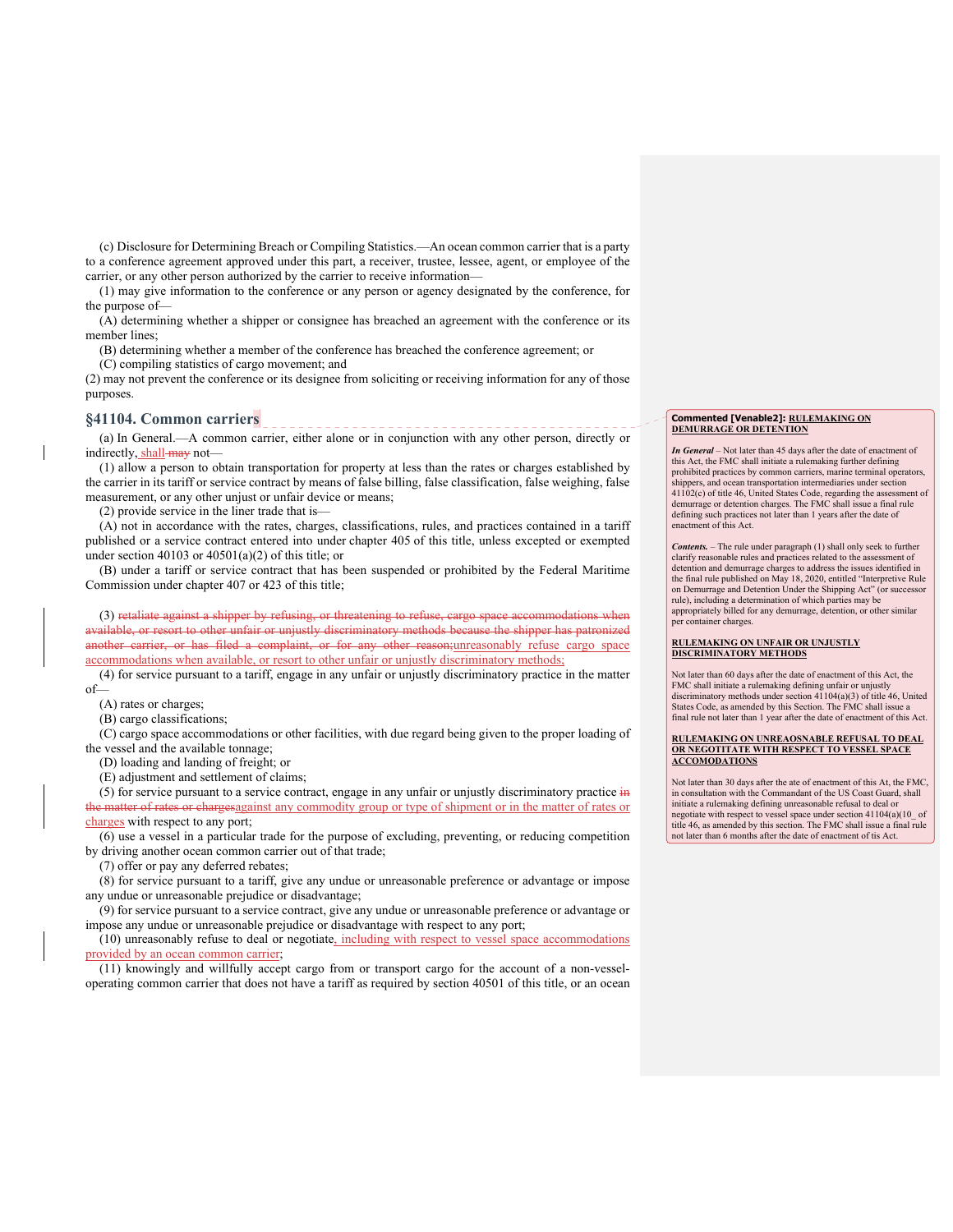transportation intermediary that does not have a bond, insurance, or other surety as required by section 40902 of this title;

(12) knowingly and willfully enter into a service contract with an ocean transportation intermediary that does not have a tariff as required by section 40501 of this title and a bond, insurance, or other surety as required by section 40902 of this title, or with an affiliate of such an ocean transportation intermediary; or

(13) continue to participate simultaneously in a rate discussion agreement and an agreement to share vessels, in the same trade, if the interplay of the authorities exercised by the specified agreements is likely, by a reduction in competition, to produce an unreasonable reduction in transportation service or an unreasonable increase in transportation cost;-

(14) assess any party for a charge that is inconsistent or does not comply with all applicable provisions and regulations, including subsection (c) of section 41102 or part 545 of title 46, Code of Federal Regulations (or successor regulations);

(15) invoice any party for demurrage or detention charges unless the invoice includes information as described in subsection (d) showing that such charges comply with –

 (A) all provisions of party 545 of title 46, Code of Federal Regulations (or successor regulations); and

 (B) applicable provisions and regulations, including the principles of the final rule published on May 18, 2020, entitled 'Interpretive Rule on Demurrage and Detention Under the Shipping Act' (or successor rule); or

(16) for service pursuant to a service contract, give any undue or unreasonable preference or advantage or impose any undue or unreasonable prejudice or disadvantage against any commodity group or type of shipment.

(b) Rule of Construction.—Notwithstanding any other provision of law, there is no private right of action to enforce the prohibition under subsection (a)(13).

(c) Agreement Violation.—Participants in an agreement found by the Commission to violate subsection (a)(13) shall have 90 days from the date of such Commission finding to withdraw from the agreement as necessary to comply with that subsection.

(d) Detention and Demurrage Invoice Information. –

 (1) Inaccurate Invoice. – If the Commission determines, after an investigation in response to a submission under section 41310, that an invoice under subsection  $(a)(15)$  was inaccurate or false, penalties or refunds under section 41107 shall be applied.

 (2) Contents of Invoice. – An invoice under subsection (a)(15), unless otherwise determined by subsequent Commission rulemaking, shall include accurate information on each of the following, as well as minimum information as determined by the Commission:

(A) Date that container is made available.

(B) The port of discharge.

(C) The container number or numbers.

(D) For exported shipments, the earliest return date.

(E) The allowed free time in days.

(F) The start date of free time.

(G) The end date of free time.

(H) The applicable detention or demurrage rule on which the daily rate is based.

(I) The applicable rate or rates per the applicable rule.

(J) The total amount due.

 (K) The email, telephone number, or other appropriate contact information for questions or requests for mitigation of fees.

 (L) A statement that the charges are consistent with any of Federal Maritime Commission rules with respect to detention and demurrage.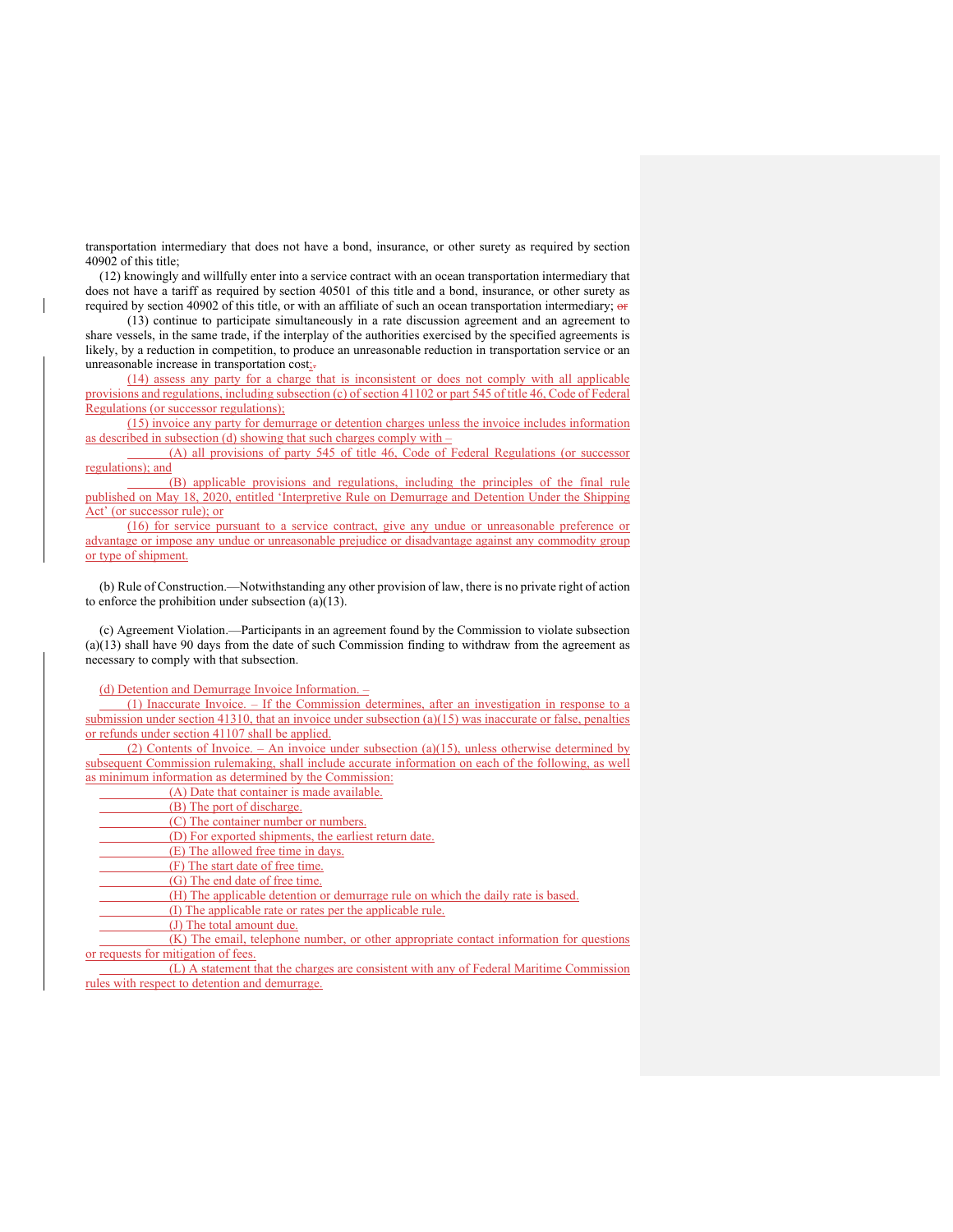(M) A statement that the common carrier's performance did not cause or contribute to the underlying invoiced charges.

(e) Safe Harbor. – If a non-vessel operating common carrier passes through to the relevant shipper an invoice made by the ocean common carrier, and the Commission finds that the non-vessel operating common carrier is not otherwise responsible for the charge, then the ocean common carrier shall be subject to refunds or penalties pursuant to subsection  $(d)(1)$ .

(f) Elimination of Charge Obligation. – Failure to include the information required under subsection (d) on an invoice with any demurrage or detention charge shall eliminate any obligation of the charged party to pay the applicable charge.

#### **§41105. Concerted action**

A conference or group of two or more common carriers may not—

(1) boycott or take any other concerted action resulting in an unreasonable refusal to deal;

(2) engage in conduct that unreasonably restricts the use of intermodal services or technological innovations;

(3) engage in any predatory practice designed to eliminate the participation, or deny the entry, in a particular trade of a common carrier not a member of the conference, a group of common carriers, an ocean tramp, or a bulk carrier;

(4) negotiate with a non-ocean carrier or group of non-ocean carriers (such as truck, rail, or air operators) on any matter relating to rates or services provided to ocean common carriers within the United States by those non-ocean carriers, unless the negotiations and any resulting agreements are not in violation of the antitrust laws and are consistent with the purposes of this part, except that this paragraph does not prohibit the setting and publishing of a joint through rate by a conference, joint venture, or association of ocean common carriers;

(5) negotiate with a tug or towing vessel service provider on any matter relating to rates or services provided within the United States by those tugs or towing vessels;

(6) with respect to a vessel operated by an ocean common carrier within the United States, negotiate for the purchase of certain covered services, unless the negotiations and any resulting agreements are not in violation of the antitrust laws and are consistent with the purposes of this part, except that this paragraph does not prohibit the setting and publishing of a joint through rate by a conference, joint venture, or association of ocean common carriers;

(7) deny in the export foreign commerce of the United States compensation to an ocean freight forwarder or limit that compensation to less than a reasonable amount;

(8) allocate shippers among specific carriers that are parties to the agreement or prohibit a carrier that is a party to the agreement from soliciting cargo from a particular shipper, except as—

(A) authorized by section 40303(d) of this title;

(B) required by the law of the United States or the importing or exporting country; or

(C) agreed to by a shipper in a service contract;

(9) for service pursuant to a service contract, engage in any unjustly discriminatory practice in the matter of rates or charges with respect to any locality, port, or person due to the person's status as a shippers' association or ocean transportation intermediary; or

(10) for service pursuant to a service contract, give any undue or unreasonable preference or advantage or impose any undue or unreasonable prejudice or disadvantage with respect to any locality, port, or person due to the person's status as a shippers' association or ocean transportation intermediary.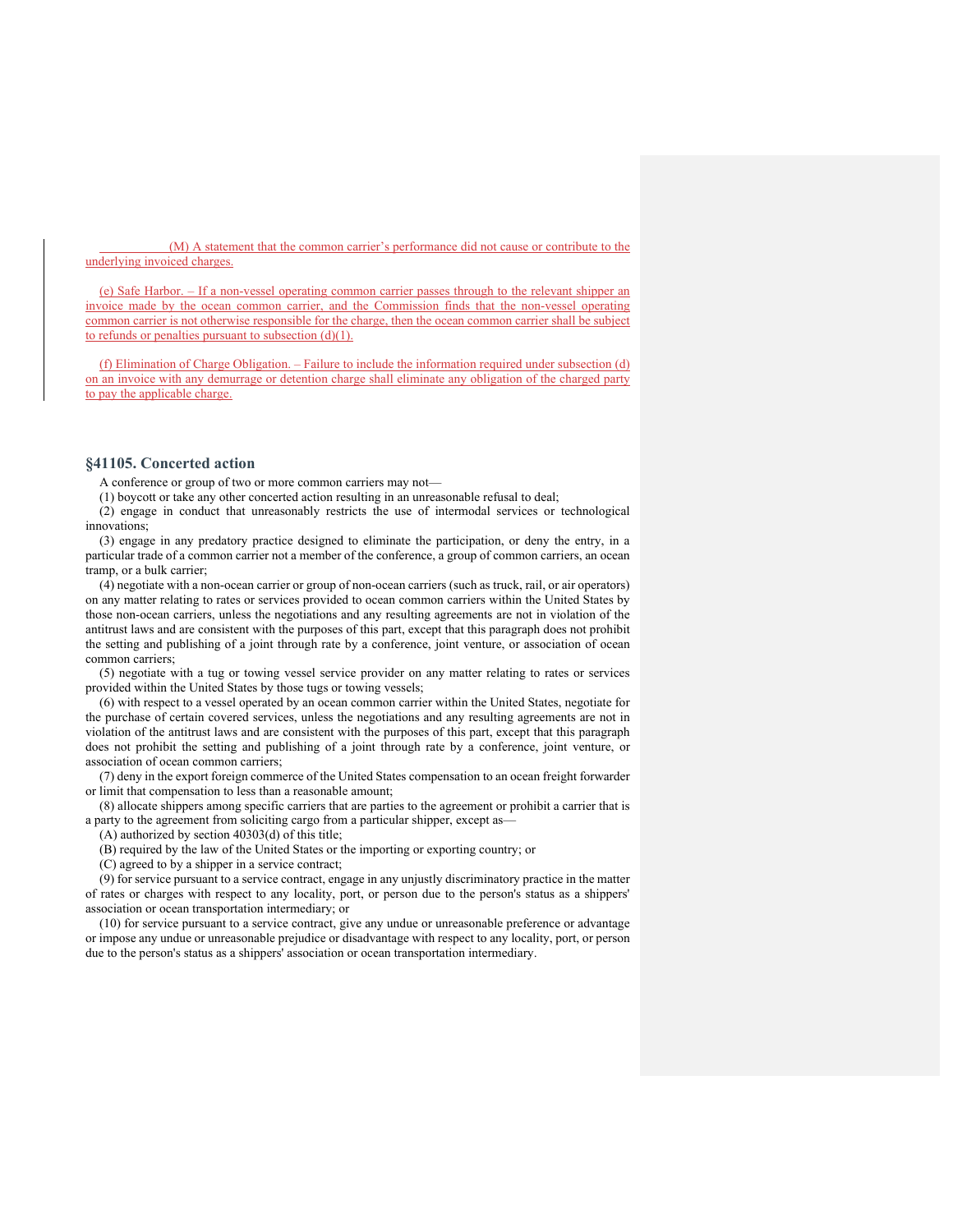# **§41105A. Authority**

Nothing in section 41105, as amended by the Federal Maritime Commission Authorization Act of 2017, shall be construed to limit the authority of the Department of Justice regarding antitrust matters. (Added Pub. L. 115–282, title VII, §709(b)(1), Dec. 4, 2018, 132 Stat. 4296.)

#### **§41106. Marine terminal operators**

A marine terminal operator may not—

(1) agree with another marine terminal operator or with a common carrier to boycott, or unreasonably discriminate in the provision of terminal services to, a common carrier or ocean tramp;

(2) give any undue or unreasonable preference or advantage or impose any undue or unreasonable prejudice or disadvantage with respect to any person; or

(3) unreasonably refuse to deal or negotiate.

# **§41107. Monetary penalties or refunds**

(a) In General.—A person that violates this part or a regulation or order of the Federal Maritime Commission issued under this part is liable to the United States Government for a civil penalty or, in addition to or in lieu of a civil penalty, is liable for the refund of a charge. Unless otherwise provided in this part, the amount of the penalty may not exceed \$5,000 for each violation or, if the violation was willfully and knowingly committed, \$25,000 for each violation. Each day of a continuing violation is a separate violation.

(b) Lien on Carrier's Vessels.—The amount of a civil penalty  $\sigma$ , in addition to or in lieu of a civil penalty, the refunds of a charge, imposed on a common carrier under this section constitutes a lien on the vessels operated by the carrier. Any such vessel is subject to an action in rem to enforce the lien in the district court of the United States for the district in which it is found.

#### **§41108. Additional penalties**

(a) Suspension of Tariffs.—For a violation of section  $41104(1)$ ,  $(2)$ , or  $(7)$  paragraph (1), (2), or (7) of section  $41104(a)$ <sup>1</sup> of this title, the Federal Maritime Commission may suspend any or all tariffs of the common carrier, or that common carrier's right to use any or all tariffs of conferences of which it is a member, for a period not to exceed 12 months.

(b) Operating Under Suspended Tariff.—A common carrier that accepts or handles cargo for carriage under a tariff that has been suspended, or after its right to use that tariff has been suspended, is liable to the United States Government for a civil penalty of not more than \$50,000 for each shipment.

#### (c) Failure To Provide Information.—

(1) Penalties.—If the Commission finds, after notice and opportunity for a hearing, that a common carrier has failed to supply information ordered to be produced or compelled by subpoena under section 41303 of this title, the Commission may—

(A) suspend any or all tariffs of the carrier or the carrier's right to use any or all tariffs of conferences of which it is a member; and

(B) request the Secretary of Homeland Security to refuse or revoke any clearance required for a vessel operated by the carrier, and when so requested, the Secretary shall refuse or revoke the clearance.

(2) Defense based on foreign law.—If, in defense of its failure to comply with a subpoena or discovery order, a common carrier alleges that information or documents located in a foreign country cannot be produced because of the laws of that country, the Commission shall immediately notify the Secretary of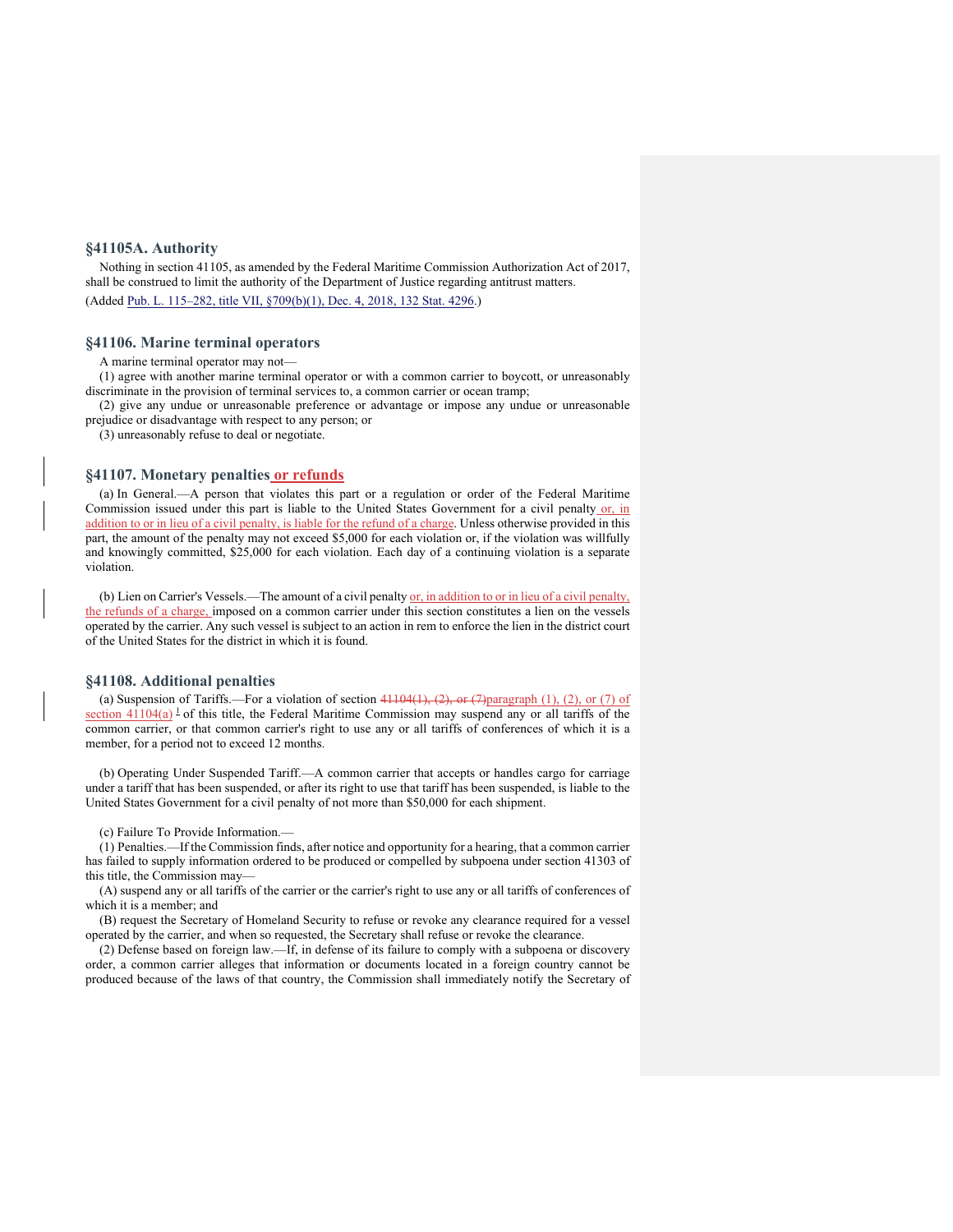State of the failure to comply and of the allegation relating to foreign laws. On receiving the notification, the Secretary of State shall promptly consult with the government of the nation within which the information or documents are alleged to be located for the purpose of assisting the Commission in obtaining the information or documents.

(d) Impairing Access to Foreign Trade.—If the Commission finds, after notice and opportunity for a hearing, that the action of a common carrier, acting alone or in concert with another person, or a foreign government has unduly impaired access of a vessel documented under the laws of the United States to ocean trade between foreign ports, the Commission shall take action that it finds appropriate, including imposing any of the penalties authorized by this section. The Commission also may take any of the actions authorized by sections 42304 and 42305 of this title.

(e) Submission of Order to President.—Before an order under this section becomes effective, it shall be submitted immediately to the President. The President, within 10 days after receiving it, may disapprove it if the President finds that disapproval is required for reasons of national defense or foreign policy.

# **§41109. Assessment of penalties**

(a) General Authority.—Until a matter is referred to the Attorney General, the Federal Maritime Commission may, after notice and opportunity for a hearing, assess a civil penalty provided for in this part. The Commission may compromise, modify, or remit, with or without conditions, a civil penalty.

(b) Factors in Determining Amount.—In determining the amount of a civil penalty, the Commission shall take into account the nature, circumstances, extent, and gravity of the violation committed and, with respect to the violator, the degree of culpability, history of prior offenses, ability to pay, and other matters justice may require.

(a) General Authority. – Until a matter is referred to the Attorney General, the Federal Maritime Commission may –

(1) after notice and opportunity for a hearing, in accordance with this part –

(A) assess a civil penalty; or

 (B) in addition to, or in lieu of, assessing a civil penalty under subparagraph (A), order a refund of money (including additional amounts in accordance with section 41305(c)), subject to subsection  $(b)(2)$ ; and

 (2) compromise, modify, or remit, with or without conditions, a civil penalty or refund imposed under paragraph (1).

#### (b) Determination of Amount. –

 (1) Factors for Consideration. – In determining the amount of a civil penalty assessed or refund of money ordered pursuant to subsection (a), the Federal Maritime Commission shall take into consideration

– (A) the nature, circumstances, extent, and gravity of the violation committed;

(B) with respect to the violator –

(i) the degree of culpability;

(ii) any history of prior offenses;

(iii) the ability to pay; and

(iv) such other matters as justice may require; and

(C) the amount of any refund of money ordered pursuant to subsection  $(a)(1)(B)$ .

(2) Commensurate Reduction in Civil Penalty. –

 (A) In General. – In any case in which the Federal Maritime Commission orders a refund of money pursuant to subsection  $(a)(1)(B)$  in addition to assessing a civil penalty pursuant to subsection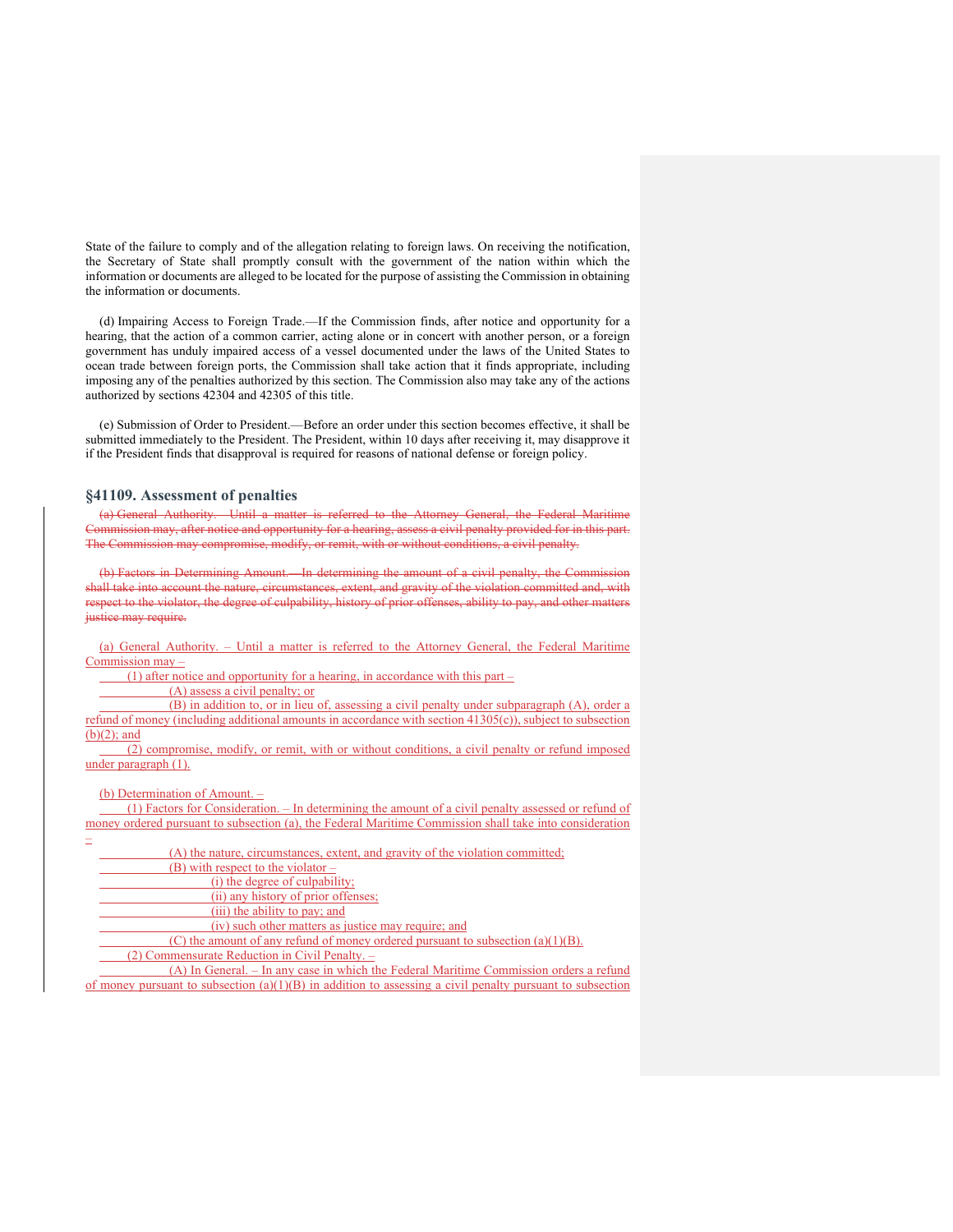$(a)(1)(A)$ , the amount of the civil penalty assessed shall be decreased by any additional amounts included in the refund of money in excess of the actual injury (as defined in section 41305(a)).

(B) Treatment of Refunds.  $- A$  refund of money ordered pursuant to subsection (a)(1)(B) shall be –

(i) considered to be compensation paid to the applicable claimant; and

 (ii) deducted from the total amount of damages awarded to that claimant in a civil action against the violator relating to the applicable violation.

(c) Exception.—A civil penalty may not be imposedor refund of money under subparagraph (A) or (B), respectively, of subsection (a)(1) may not be imposed for conspiracy to violate subsection (a)( or (d) of section 41102 or paragraph (1) or (2) of section 41104(a) section 41102(a) or 41104(1) or (2) <sup>1</sup> of this title or to defraud the Commission by concealing such a violation.

(d) Prohibited Basis of Penalty.—The Commission or a court may not order a person to pay the difference between the amount billed and agreed upon in writing with a common carrier or its agent and the amount set forth in a tariff or service contract by that common carrier for the transportation service provided.

(e) Time Limit.—A proceeding to assess a civil penalty or order a refund of money under this section must be commenced within 5 years after the date of the violation.

(f) Review of Civil Penalty.—A person against whom a civil penalty is assessed or that is ordered to refund money under this section may obtain review under chapter 158 of title 28.

(g) Civil Actions To Collect.—If a person does not pay an assessment of a civil penalty or a refund required under this section after it has become final or after the appropriate court has entered final judgment in favor of the Commission, the Attorney General at the request of the Commission may seek to collect the amount assessed in an appropriate district court of the United States. The court shall enforce the order of the Commission unless it finds that the order was not regularly made and duly issued.

# **§41110. Data collection**

 The Federal Maritime Commission shall publish on its website a calendar quarterly report that describes the total import and export tonnage and the total loaded and empty 20-foot equivalent units per vessel (making port in the United States, including any territory or possession of the United States) operated by each ocean common carrier covered under this chapter. Ocean common carriers under this chapter shall provide to the Commission all necessary information as determined by the Commission, for completion of this report.

**Commented [V3]: NB**: Section 15 of the OSRA 2022 bill instructs us to change the sections referenced, but Section 8 of the bill instructs us to remove the subsection entirely.

**Commented [Venable4]: NB**: Nothing in this section, and the amendment made by this section, shall be construed to compel the public disclosure of any confidential or proprietary data, in accordance with section 552(b)(4) of title 5, United States Code.

**CHAPTER 413—ENFORCEMENT**  Sec. 41301. Complaints. 41302. Investigations. 41303. Discovery and subpoenas.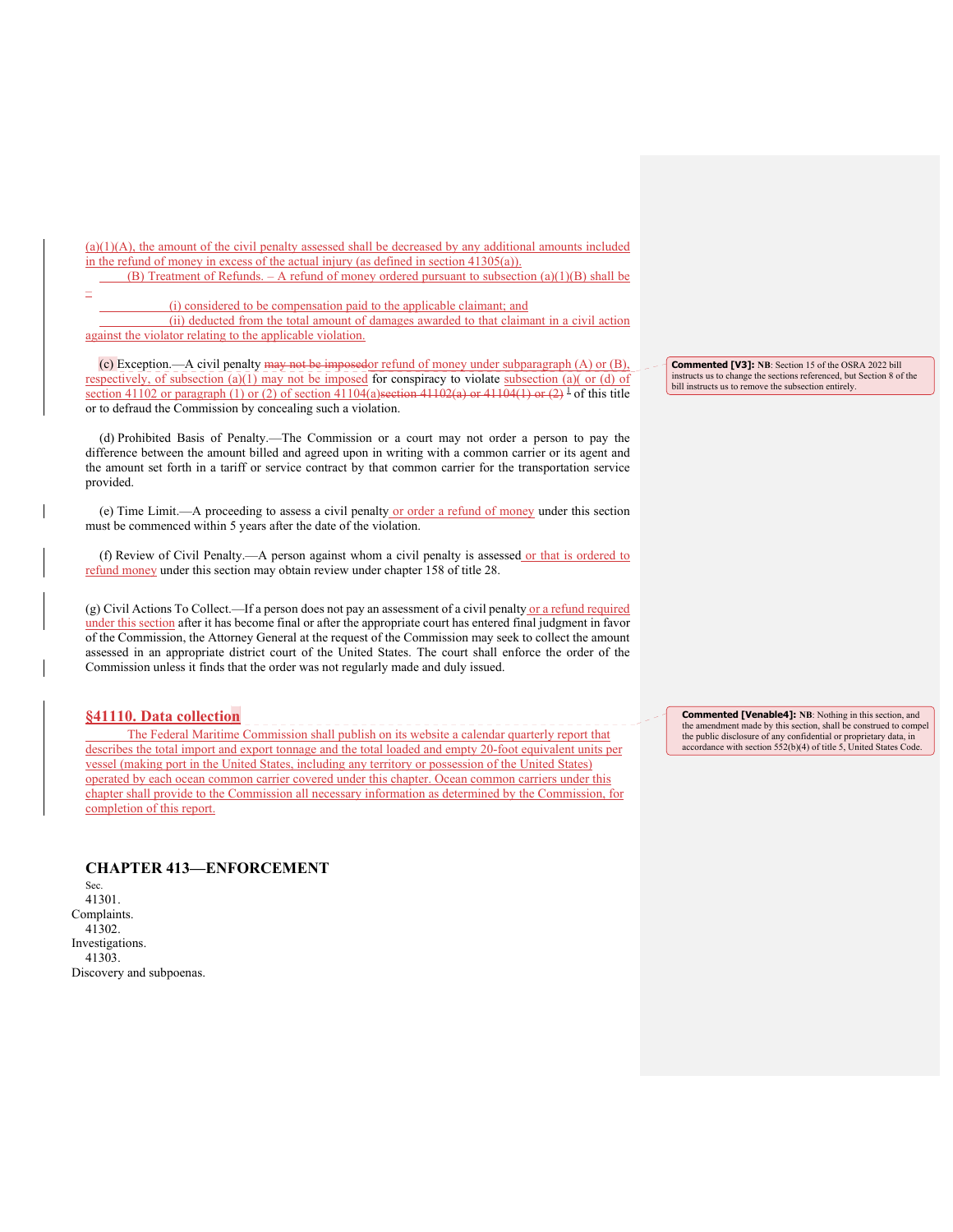41304. Hearings and orders. 41305. Award of reparations. 41306. Injunctive relief sought by complainants. 41307. Injunctive relief sought by the Commission. 41308. Enforcement of subpoenas and orders. 41309. Enforcement of reparation orders. 41310. Charge Complaints.

# **§41301. Complaints**

(a) In General.—A person may file with the Federal Maritime Commission a sworn complaint alleging a violation of this part, except section 41307(b)(1). If the complaint is filed within 3 years after the claim accrues, the complainant may seek reparations for an injury to the complainant caused by the violation.

(b) Notice and Response.—The Commission shall provide a copy of the complaint to the person named in the complaint. Within a reasonable time specified by the Commission, the person shall satisfy the complaint or answer it in writing.

(c) If Complaint Not Satisfied.—If the complaint is not satisfied, the Commission shall investigate the complaint in an appropriate manner and make an appropriate order.

# **§41302. Investigations**

(a) In General.—The Federal Maritime Commission, on complaint or its own motion, may investigate any conduct or agreementagreement, fee, or charge that the Commission believes may be in violation of this part. The Commission may by order disapprove, cancel, or modify any agreement that operates in violation of this part.

(b) Effectiveness of Agreement, Fee, or Charge During Investigation.—Unless an injunction is issued under section 41306 or 41307 of this title, an agreement, fee, or charge under investigation by the Commission remains in effect until the Commission issues its order.

(c) Date for Decision.—Within 10 days after the initiation of a proceeding under this section or section 41301 of this title, the Commission shall set a date by which it will issue its final decision. The Commission by order may extend the date for good cause.

(d) Sanctions for Delay.—If, within the period for final decision under subsection (c), the Commission determines that it is unable to issue a final decision because of undue delay caused by a party to the proceeding, the Commission may impose sanctions, including issuing a decision adverse to the delaying party.

(e) Report.—The Commission shall make a written report of every investigation under this part in which a hearing was held, stating its conclusions, decisions, findings of fact, and order. The Commission shall

#### **Commented [V5]: NB:**

(b) Report. – The Federal Maritime Commission shall publish on a publicly available website of the Commission a report containing the results of the investigation entitled "Fact Finding No. 29, International Ocean Transportation Supply Chain Engagement.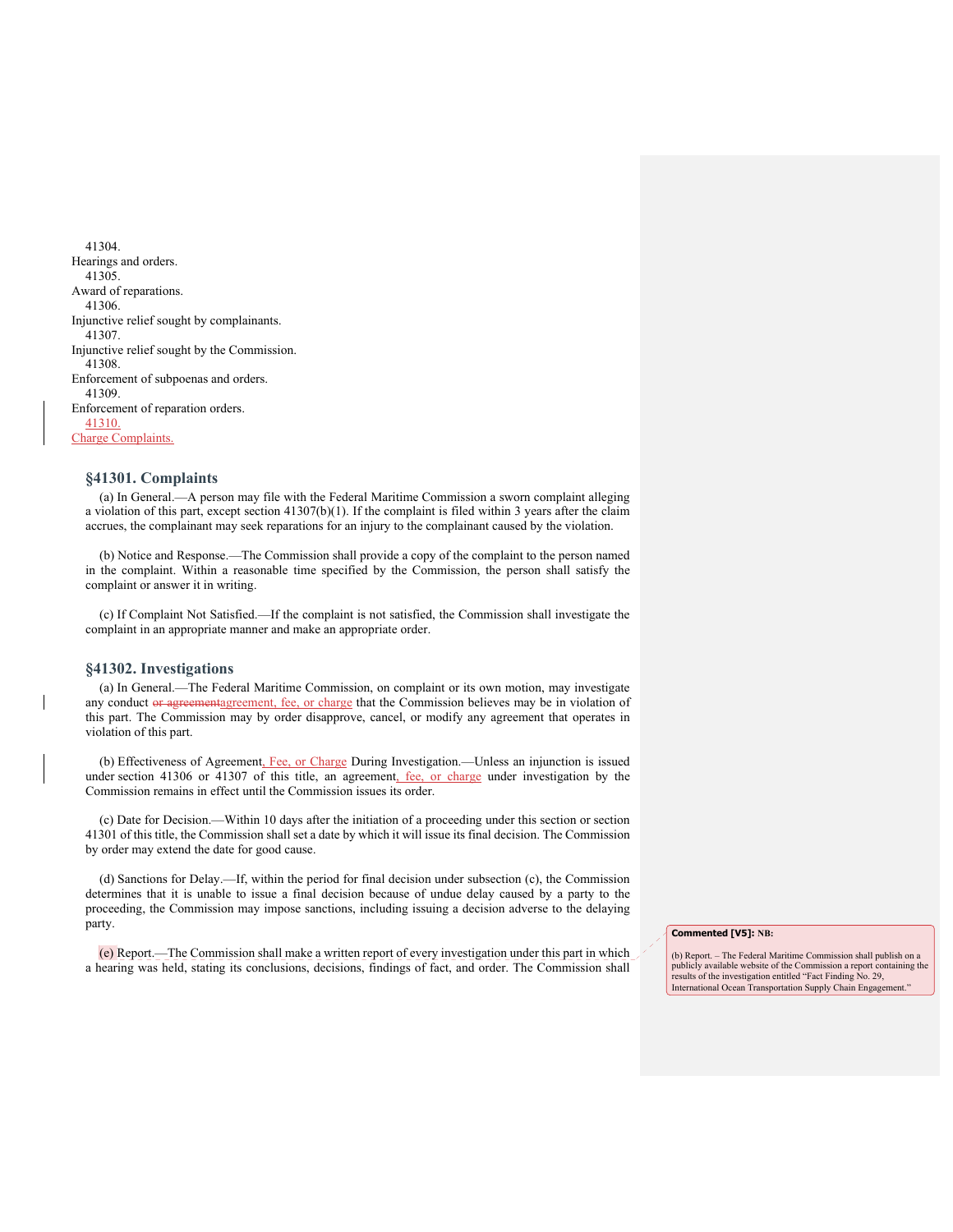provide a copy of the report to all parties and publish the report for public information. A published report is competent evidence in a court of the United States.

#### **§41303. Discovery and subpoenas**

(a) In General.—In an investigation or adjudicatory proceeding under this part—

(1) the Federal Maritime Commission may subpoena witnesses and evidence; and

(2) a party may use depositions, written interrogatories, and discovery procedures under regulations prescribed by the Commission that, to the extent practicable, shall conform to the Federal Rules of Civil Procedure (28 App. U.S.C.).

(b) Witness Fees.—Unless otherwise prohibited by law, a witness is entitled to the same fees and mileage as in the courts of the United States.

# **§41304. Hearings and orders**

(a) Opportunity for Hearing.—The Federal Maritime Commission shall provide an opportunity for a hearing before issuing an order relating to a violation of this part or a regulation prescribed under this part.

(b) Modification of Order.—The Commission may reverse, suspend, or modify any of its orders.

(c) Rehearing.—On application of a party to a proceeding, the Commission may grant a rehearing of the same or any matter determined in the proceeding. Except by order of the Commission, a rehearing does not operate as a stay of an order.

(d) Period of Effectiveness.—An order of the Commission remains in effect for the period specified in the order or until suspended, modified, or set aside by the Commission or a court of competent jurisdiction.

# **§41305. Award of reparations**

(a) Definition.—In this section, the term "actual injury" includes the loss of interest at commercial rates compounded from the date of injury.

(b) Basic Amount.—If the complaint was filed within the period specified in section 41301(a) of this title, the Federal Maritime Commission shall direct the payment of reparations to the complainant for actual injury caused by a violation of this part.

(c) Additional Amounts.—On a showing that the injury was caused by an activity prohibited by subsection (b) or (c) of section 41102section 41102(b), 41104(3) or (6), or 41105(1) or (3) of this titleparagraph (3) or (6) of section 41104(a), or paragraph (1) or (3) of section 41105, the Commission may order the payment of additional amounts, but the total recovery of a complainant may not exceed twice the amount of the actual injury.

(d) Difference Between Rates.—If the injury was caused by an activity prohibited by section  $41104(4)(A)$  or (B) of this titlesubparagraph (A) or (B) of section  $41104(a)(4)$ , the amount of the injury shall be the difference between the rate paid by the injured shipper and the most favorable rate paid by another shipper.

(e) Attorney Fees.—In any action brought under section 41301, the prevailing party may be awarded reasonable attorney fees.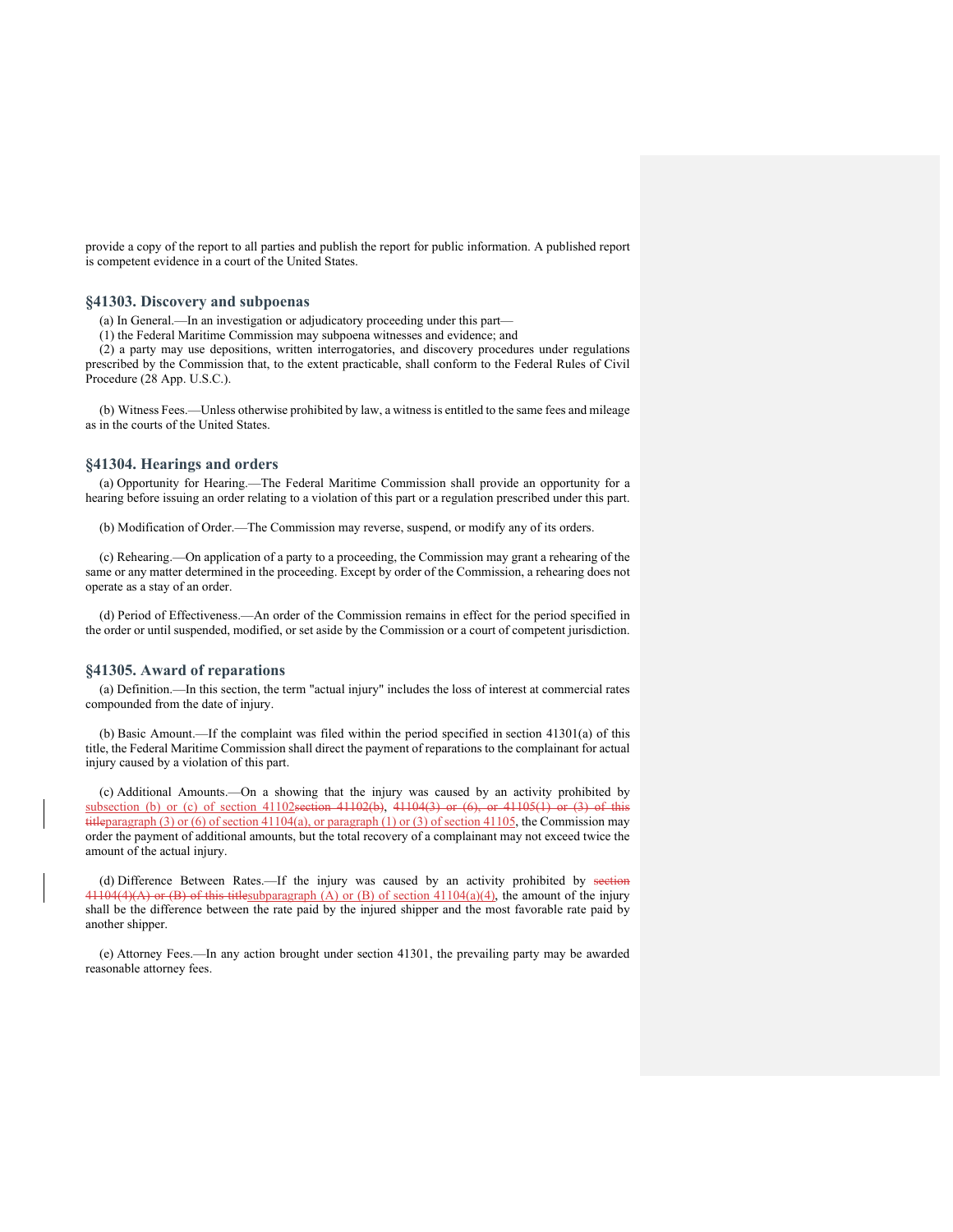# **§41306. Injunctive relief sought by complainants**

(a) In General.—After filing a complaint with the Federal Maritime Commission under section 41301 of this title, the complainant may bring a civil action in a district court of the United States to enjoin conduct in violation of this part.

(b) Venue.—The action must be brought in the judicial district in which—

(1) the Commission has brought a civil action against the defendant under section 41307(a) of this title; or

(2) the defendant resides or transacts business, if the Commission has not brought such an action.

(c) Remedies by Court.—After notice to the defendant, and a showing that the standards for granting injunctive relief by courts of equity are met, the court may grant a temporary restraining order or preliminary injunction for a period not to exceed 10 days after the Commission has issued an order disposing of the complaint.

(d) Attorney Fees.—A defendant prevailing in a civil action under this section shall be allowed reasonable attorney fees to be assessed and collected as part of the costs of the action.

#### **§41307. Injunctive relief sought by the Commission**

(a) General Violations.—In connection with an investigation under section 41301 or 41302 of this title, the Federal Maritime Commission may bring a civil action to enjoin conduct in violation of this part. The action must be brought in the district court of the United States for any judicial district in which the defendant resides or transacts business. After notice to the defendant, and a showing that the standards for granting injunctive relief by courts of equity are met, the court may grant a temporary restraining order or preliminary injunction for a period not to exceed 10 days after the Commission has issued an order disposing of the issues under investigation.

#### (b) Reduction in Competition.—

(1) Action by commission.—If, at any time after the filing or effective date of an agreement under chapter 403 of this title, the Commission determines that the agreement is likely, by a reduction in competition, to produce an unreasonable reduction in transportation service or an unreasonable increase in transportation cost or to substantially lessen competition in the purchasing of certain covered services, the Commission, after notice to the person filing the agreement, may bring a civil action in the United States District Court for the District of Columbia to enjoin the operation of the agreement. The Commission's sole remedy with respect to an agreement likely to have such an effect is an action under this subsection.

(2) Remedies by court.—In an action under this subsection, the court may issue—

(A) a temporary restraining order or a preliminary injunction; and

(B) a permanent injunction after a showing that the agreement is likely to have the effect described in paragraph (1).

(3) Burden of proof and third parties.—In an action under this subsection, the burden of proof is on the Commission. The court may not allow a third party to intervene.

(4) Competition factors.—In making a determination under this subsection regarding whether an agreement is likely to substantially lessen competition in the purchasing of certain covered services, the Commission may consider any relevant competition factors in affected markets, including, without limitation, the competitive effect of agreements other than the agreement under review.

(c) Failure To Provide Information.—If a person filing an agreement, or an officer, director, partner, agent, or employee of the person, fails substantially to comply with a request for the submission of additional information or documents within the period provided in section 40304(c) of this title, the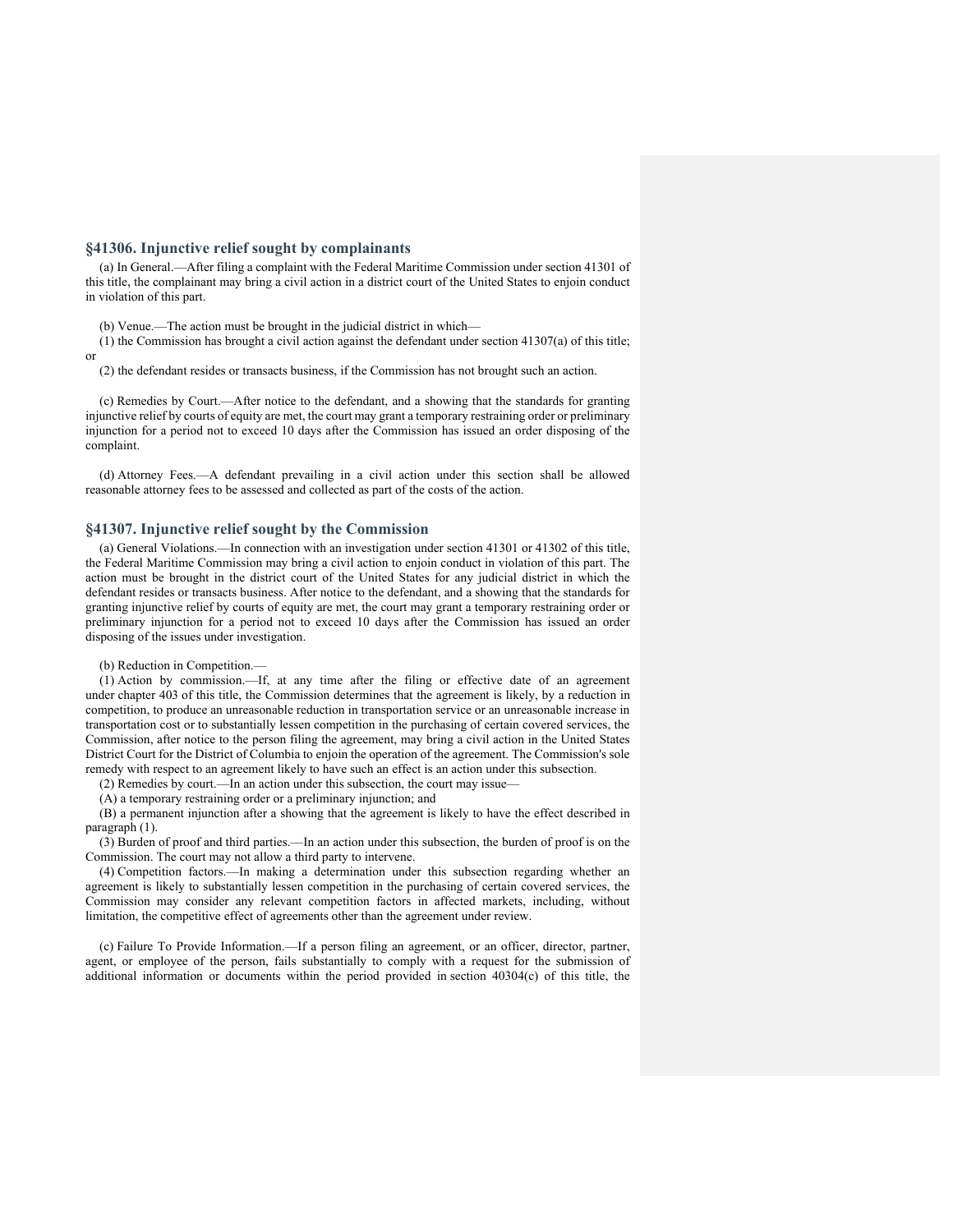Commission may bring a civil action in the United States District Court for the District of Columbia. At the request of the Commission, the Court—

(1) may order compliance;

(2) shall extend the period specified in section  $40304(c)(2)$  of this title until there has been substantial compliance; and

(3) may grant other equitable relief that the court decides is appropriate.

(d) Representation.—The Commission may represent itself in a proceeding under this section in—

(1) a district court of the United States, on notice to the Attorney General; and

(2) a court of appeals of the United States, with the approval of the Attorney General.

#### **§41308. Enforcement of subpoenas and orders**

(a) Civil Action.—If a person does not comply with a subpoena or order of the Federal Maritime Commission, the Attorney General, at the request of the Commission, or an injured party, may seek enforcement in a district court of the United States having jurisdiction over the parties. If, after hearing, the court determines that the subpoena or order was regularly made and duly issued, the court shall enforce the subpoena or order.

(b) Time Limit on Bringing Actions.—An action under this section to enforce an order of the Commission must be brought within 3 years after the date the order was violated.

#### **§41309. Enforcement of reparation orders**

(a) Civil Action.—If a person does not comply with an order of the Federal Maritime Commission for the payment of reparation, the person to whom the award was madea refund of money or reparation, the person to which the refund or reparation was awarded may seek enforcement of the order in a district court of the United States having jurisdiction over the parties.

(b) Parties and Service of Process.—All parties in whose favor the Commission has made an award of reparationordered a refund of money or any other award of reparation by a single order may be joined as plaintiffs, and all other parties in the order (except for the Commission or any component of the Commission) may be joined as defendants, in a single action in a judicial district in which any one plaintiff could maintain an action against any one defendant. Service of process against a defendant not found in that district may be made in a district in which any office of that defendant is located or in which any port of call on a regular route operated by that defendant is located. Judgment may be entered for any plaintiff against the defendant liable to that plaintiff.

(c) Nature of Review.—In an action under this section, the findings and order of the Commission are prima facie evidence of the facts stated in the findings and order.

(d) Costs and Attorney Fees.—The plaintiff is not liable for costs of the action or for costs of any subsequent stage of the proceedings unless they accrue on the plaintiff's appeal. A prevailing plaintiff shall be allowed reasonable attorney fees to be assessed and collected as part of the costs of the action.

(e) Time Limit on Bringing Actions.—An action under this section to enforce an order of the Commission must be brought within 3 years after the date the order was violated.

**§41310. Charge complaints**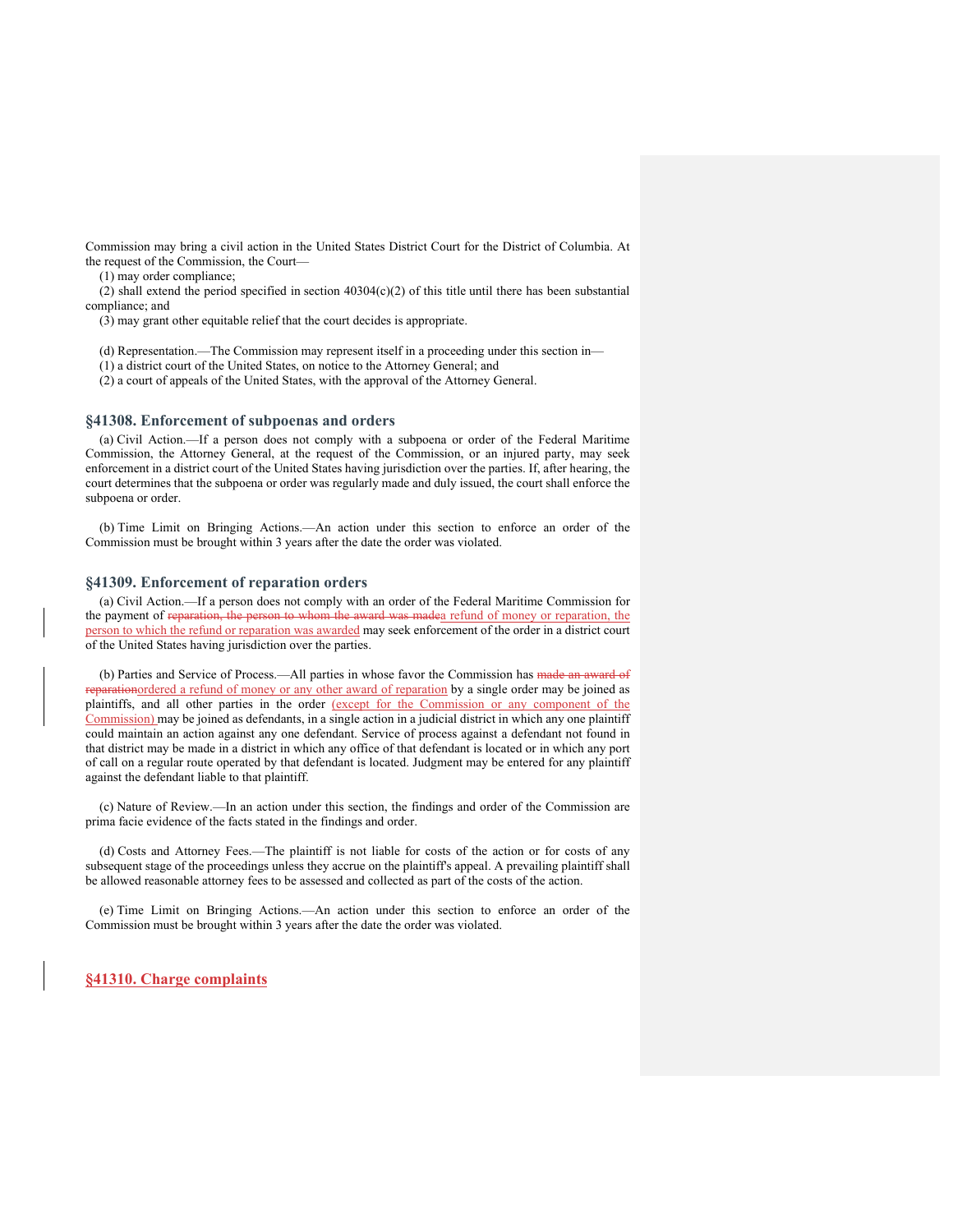(a) In General.—A person may submit to the Federal Maritime Commission, and the Commission shall accept, information concerning complaints about charges assessed by a common carrier. The information submitted to the Commission shall include the bill of lading numbers and invoices, and may include any other relevant information.

(b) Investigation. – Upon receipt of a submission under subsection (a), with respect to a charge assessed by a common carrier, the Commission shall promptly investigate the charge with regard to compliance with section 41104(a) and section 41102. The common carrier shall –

 (1) be provided an opportunity to submit additional information related to the charge in question; and

 (2) bear the burden of establishing the reasonableness of any demurrage or detention charges pursuant to section 545.5 of title 46, Code of Federal Regulations (or successor regulations).

(c) Refund. – Upon receipt of submissions under subsection (a), if the Commission determines that a charge does not comply with section 41104(a) or 41102, the Commission shall promptly order the refund of charges paid.

(d) Penalties. – In the event of a finding that a charge does not comply with section 41104(a) or 41102 after submission under subsection (a), a civil penalty under section 41107 shall be applied to the common carrier making such charge.

(e) Considerations. – If the common carrier assessing the charge is acting in the capacity of a non-vessel operating common carrier, the Commission shall, while conducting an investigation under subsection (b), consider –

 (1) whether the non-vessel-operating common carrier is responsible for the noncompliant assessment of the charge, in whole or in part; and

 (2) whether another party is ultimately responsible in whole or in part and potentially subject to action under subsections (c) and (d).

**[OSRA 2022 does not propose amendments to Parts B and C. Therefore, those parts have been omitted.]** 

# **Part D—Federal Maritime Commission**

# **CHAPTER 461—FEDERAL MARITIME COMMISSION**

Sec. 46101. General organization. 46102. Quorum. 46103. Meetings. 46104. Delegation of authority. 46105.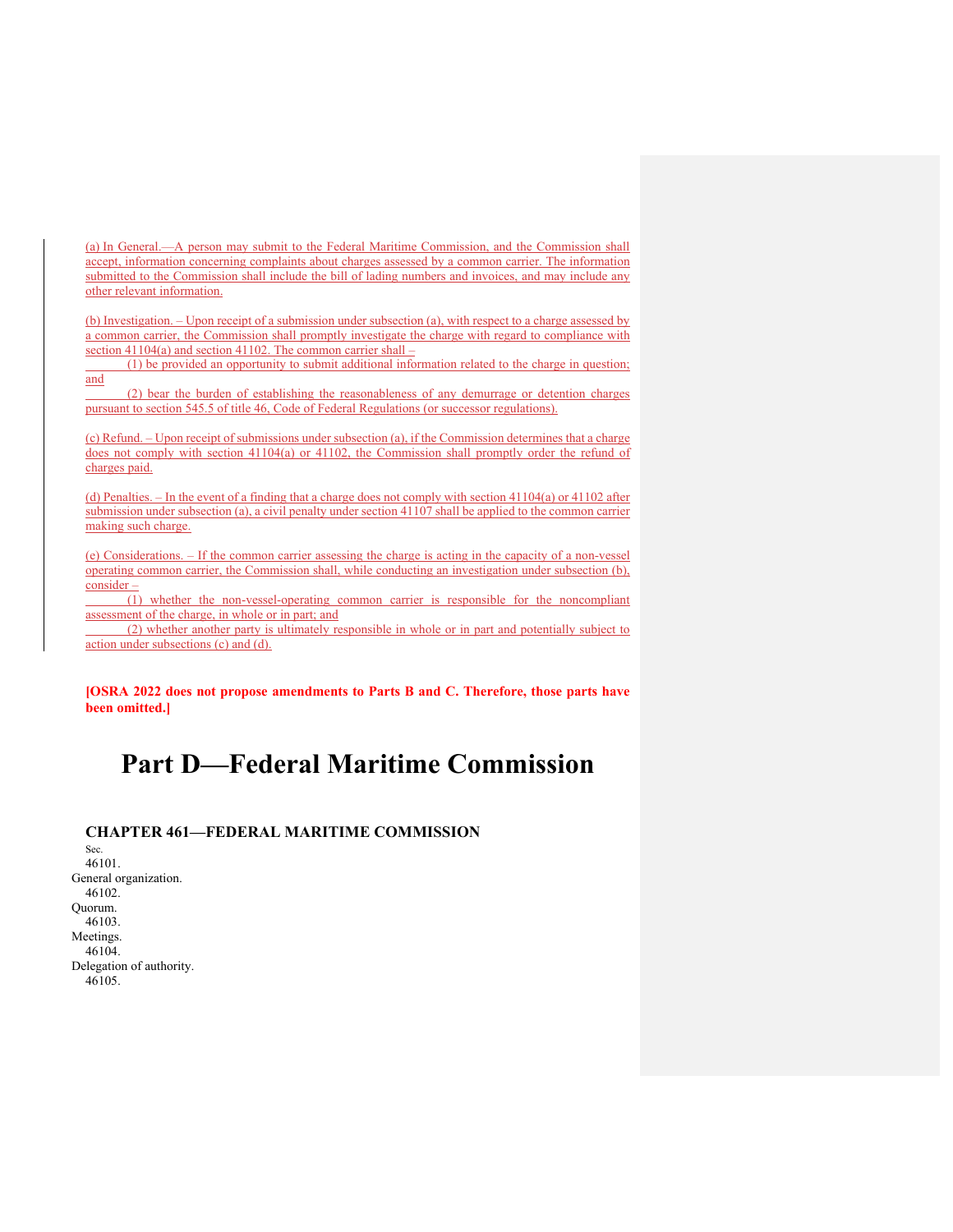Regulations. 46106. Annual report. 46107. Expenditures. 46108. Authorization of appropriations.

# **§46101. General organization**

(a) Organization.—The Federal Maritime Commission is an independent establishment of the United States Government.

#### (b) Commissioners.—

(1) Composition.—The Commission is composed of 5 Commissioners, appointed by the President by and with the advice and consent of the Senate. Not more than 3 Commissioners may be appointed from the same political party.

(2) Terms.—The term of each Commissioner is 5 years. When the term of a Commissioner ends, the Commissioner may continue to serve until a successor is appointed and qualified, but for a period not to exceed one year. Except as provided in paragraph (3), no individual may serve more than 2 terms.

(3) Vacancies.—A vacancy shall be filled in the same manner as the original appointment. An individual appointed to fill a vacancy is appointed only for the unexpired term of the individual being succeeded. An individual appointed to fill a vacancy may serve 2 terms in addition to the remainder of the term for which the predecessor of that individual was appointed.

#### (4) Conflicts of interest.—

(A) Limitation on relationships with regulated entities.—A Commissioner may not have a pecuniary interest in, hold an official relation to, or own stocks or bonds of any entity the Commission regulates under chapter 401 of this title.

(B) Limitation on other activities.—A Commissioner may not engage in another business, vocation, or employment.

(5) Removal.—The President may remove a Commissioner for inefficiency, neglect of duty, or malfeasance in office.

#### (c) Chairman.—

(1) Designation.—The President shall designate one of the Commissioners as Chairman.

(2) General authority.—The Chairman is the chief executive and administrative officer of the Commission. In carrying out the duties and powers of the Commission (other than under paragraph (3)), the Chairman is subject to the policies, regulatory decisions, findings, and determinations of the Commission.

# (3) Particular duties.—

(A) In general.—The Chairman shall—

(i) appoint and supervise officers and employees of the Commission;

(ii) appoint the heads of major organizational units (with such appointments subject to the approval of the Commission);

(iii) distribute the business of the Commission among personnel and organizational units;

(iv) supervise the expenditure of money for administrative purposes;

(v) assign Commission personnel, including Commissioners, to perform duties and powers delegated by the Commission under section 46104 of this title; and

(vi) prepare and submit to the President and the Congress requests for appropriations for the Commission (with such requests subject to the approval of the Commission).\*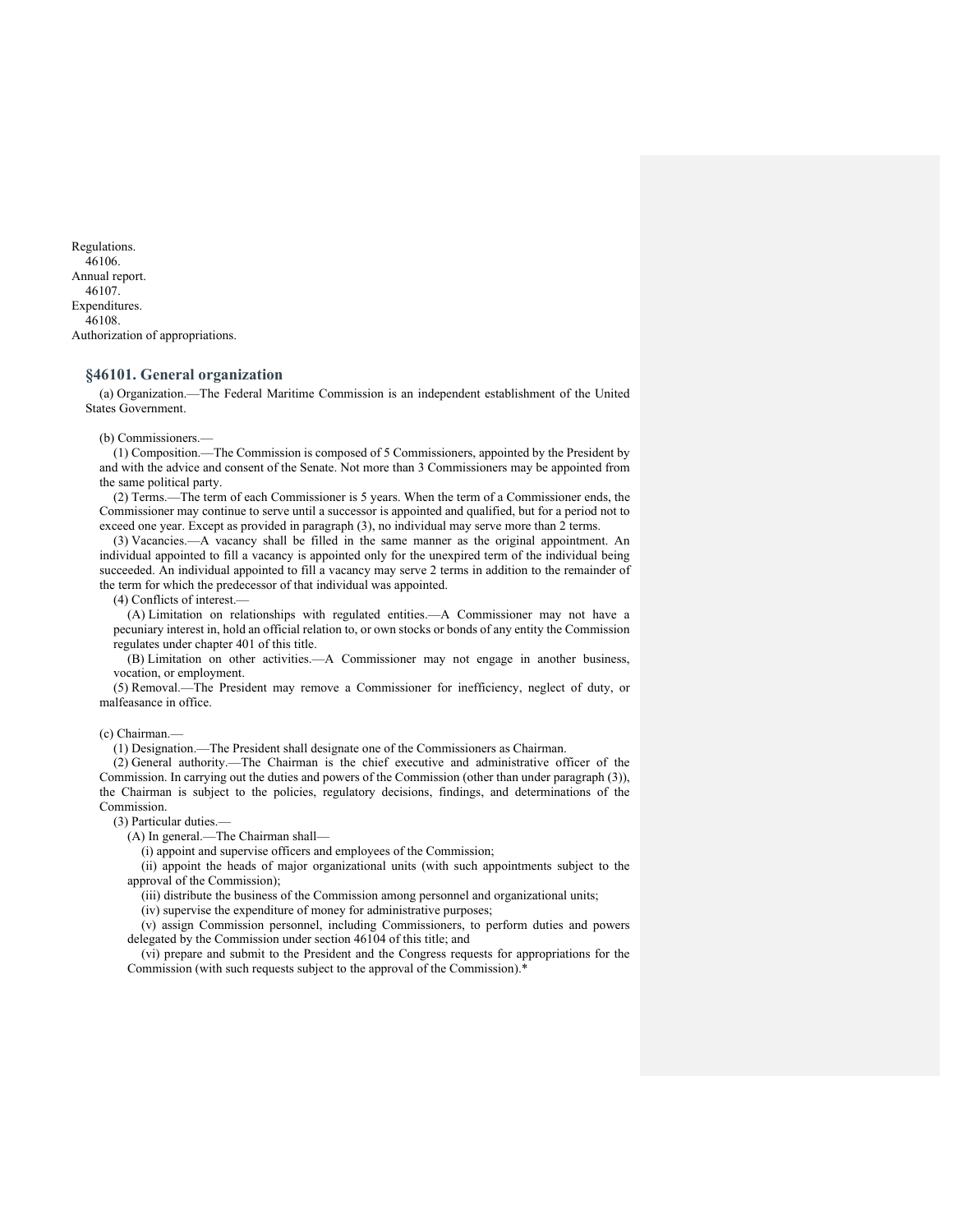(B) Nonapplication.—Subparagraph (A) (other than clause (v)) does not apply to personnel employed regularly and full-time in the offices of Commissioners other than the Chairman.

(4) Delegation.—The Chairman may designate officers and employees under the Chairman's jurisdiction to perform duties and powers of the Chairman, subject to the Chairman's supervision and direction.

(d) Seal.—The Commission shall have a seal which shall be judicially recognized.

# **§46102. Quorum**

A vacancy or vacancies in the membership of the Federal Maritime Commission do not impair the power of the Commission to execute its functions. The affirmative vote of a majority of the Commissioners serving on the Commission is required to dispose of any matter before the Commission.

#### **§46103. Meetings**

(a) In General.—The Federal Maritime Commission shall be deemed to be an agency for purposes of section 552b of title 5.

(b) Record.—The Commission, through its secretary, shall keep a record of its meetings and the votes taken on any action, order, contract, or financial transaction of the Commission.

(c) Nonpublic Collaborative Discussions.—

(1) In general.—Notwithstanding section 552b of title 5, a majority of the Commissioners may hold a meeting that is not open to public observation to discuss official agency business if—

(A) no formal or informal vote or other official agency action is taken at the meeting;

(B) each individual present at the meeting is a Commissioner or an employee of the Commission;

(C) at least 1 Commissioner from each political party is present at the meeting, if applicable; and

(D) the General Counsel of the Commission is present at the meeting.

(2) Disclosure of nonpublic collaborative discussions.—Except as provided under paragraph (3), not later than 2 business days after the conclusion of a meeting under paragraph (1), the Commission shall make available to the public, in a place easily accessible to the public—

(A) a list of the individuals present at the meeting; and

(B) a summary of the matters discussed at the meeting, except for any matters the Commission properly determines may be withheld from the public under section 552b(c) of title 5.

(3) Exception.—If the Commission properly determines matters may be withheld from the public under section 552b(c) of title 5, the Commission shall provide a summary with as much general information as possible on those matters withheld from the public.

(4) Ongoing proceedings.—If a meeting under paragraph (1) directly relates to an ongoing proceeding before the Commission, the Commission shall make the disclosure under paragraph (2) on the date of the final Commission decision.

(5) Preservation of open meetings requirements for agency action.—Nothing in this subsection may be construed to limit the applicability of section 552b of title 5 with respect to a meeting of the Commissioners other than that described in this subsection.

(6) Statutory construction.—Nothing in this subsection may be construed—

(A) to limit the applicability of section 552b of title 5 with respect to any information which is proposed to be withheld from the public under paragraph (2)(B) of this subsection; or

(B) to authorize the Commission to withhold from any individual any record that is accessible to that individual under section 552a of title 5.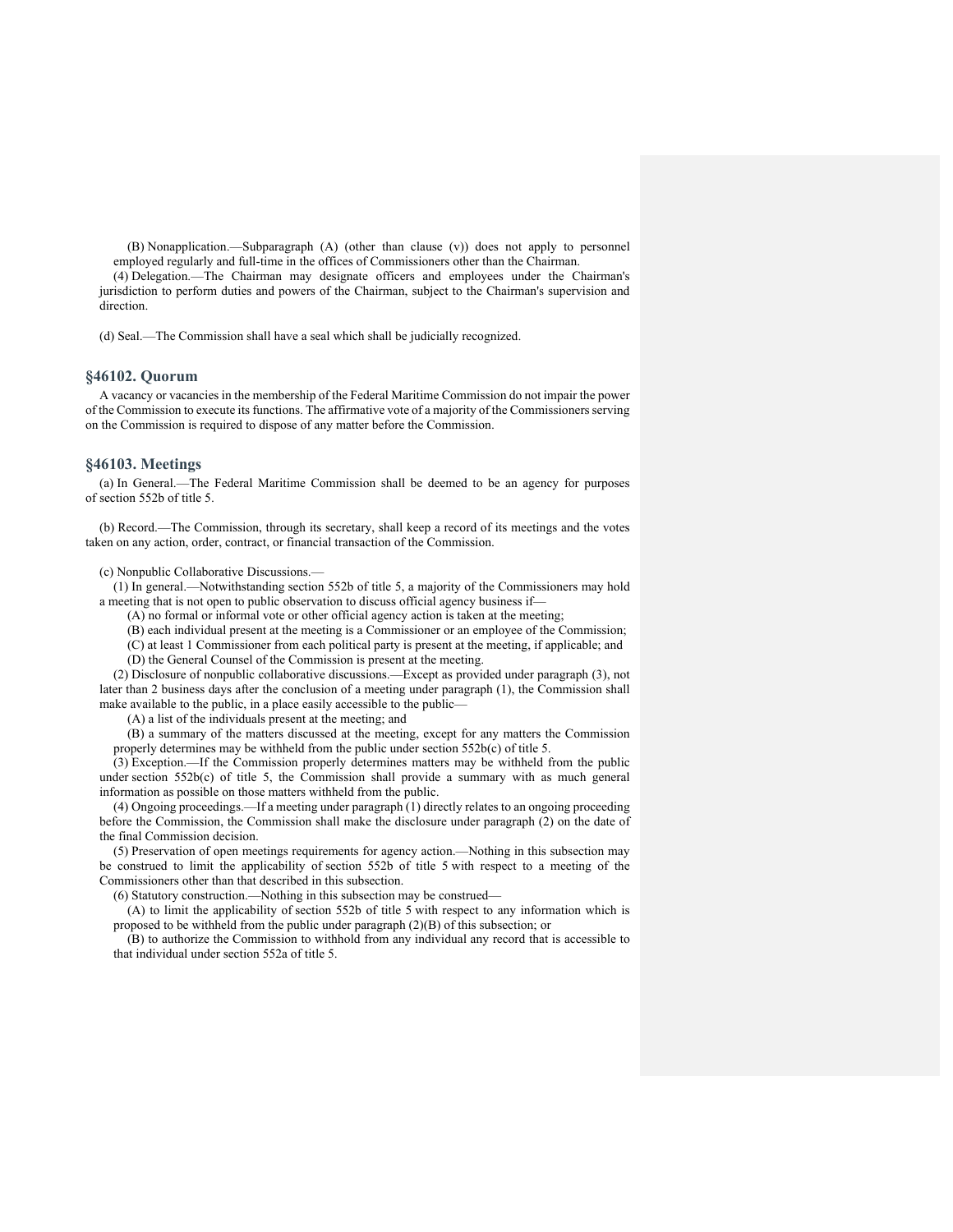# **§46104. Delegation of authority**

(a) Delegation.—The Federal Maritime Commission, by published order or regulation, may delegate to a division of the Commission, an individual Commissioner, an employee board, or an officer or employee of the Commission, any of its duties or powers, including those relating to hearing, determining, ordering, certifying, reporting, or otherwise acting on any matter. This subsection does not affect section 556(b) of title 5.

(b) Review.—The Commission may review any action taken under a delegation of authority under subsection (a). The review may be taken on the Commission's own initiative or on the petition of a party to or an intervenor in the action, within the time and in the manner prescribed by the Commission. The vote of a majority of the Commission, less one member, is sufficient to bring an action before the Commission for review.

(c) Deemed Action of Commission.—If the Commission declines review, or if review is not sought, within the time prescribed under subsection (b), the action taken under the delegation of authority is deemed to be the action of the Commission.

# **§46105. Regulations**

(a) In General.—The Federal Maritime Commission may prescribe regulations to carry out its duties and powers.

#### (b) Transparency.—

(1) In general.—In conjunction with the transmittal by the President to the Congress of the Budget of the United States for fiscal year 2021 and biennially thereafter, the Federal Maritime Commission shall submit to the Committee on Commerce, Science, and Transportation of the Senate and the Committee on Transportation and Infrastructure of the House of Representatives reports that describe the Commission's progress toward addressing the issues raised in each unfinished regulatory proceeding, regardless of whether the proceeding is subject to a statutory or regulatory deadline.

(2) Format of reports.—Each report under paragraph (1) shall, among other things, clearly identify for each unfinished regulatory proceeding—

(A) the popular title;

(B) the current stage of the proceeding;

- (C) an abstract of the proceeding;
- (D) what prompted the action in question; (E) any applicable statutory, regulatory, or judicial deadline;
- 
- (F) the associated docket number;
- (G) the date the rulemaking was initiated; (H) a date for the next action; and

(I) if a date for the next action identified in the previous report is not met, the reason for the delay.

# **§46106. Annual report**

(a) In General.—Not later than April 1 of each year, the Federal Maritime Commission shall submit a report to Congress. The report shall include the results of its investigations, a summary of its transactions, the purposes for which all of its expenditures were made, and any recommendations for legislation.

(b) Report on Foreign Laws and Practices.—The Commission shall include in its annual report to Congress—